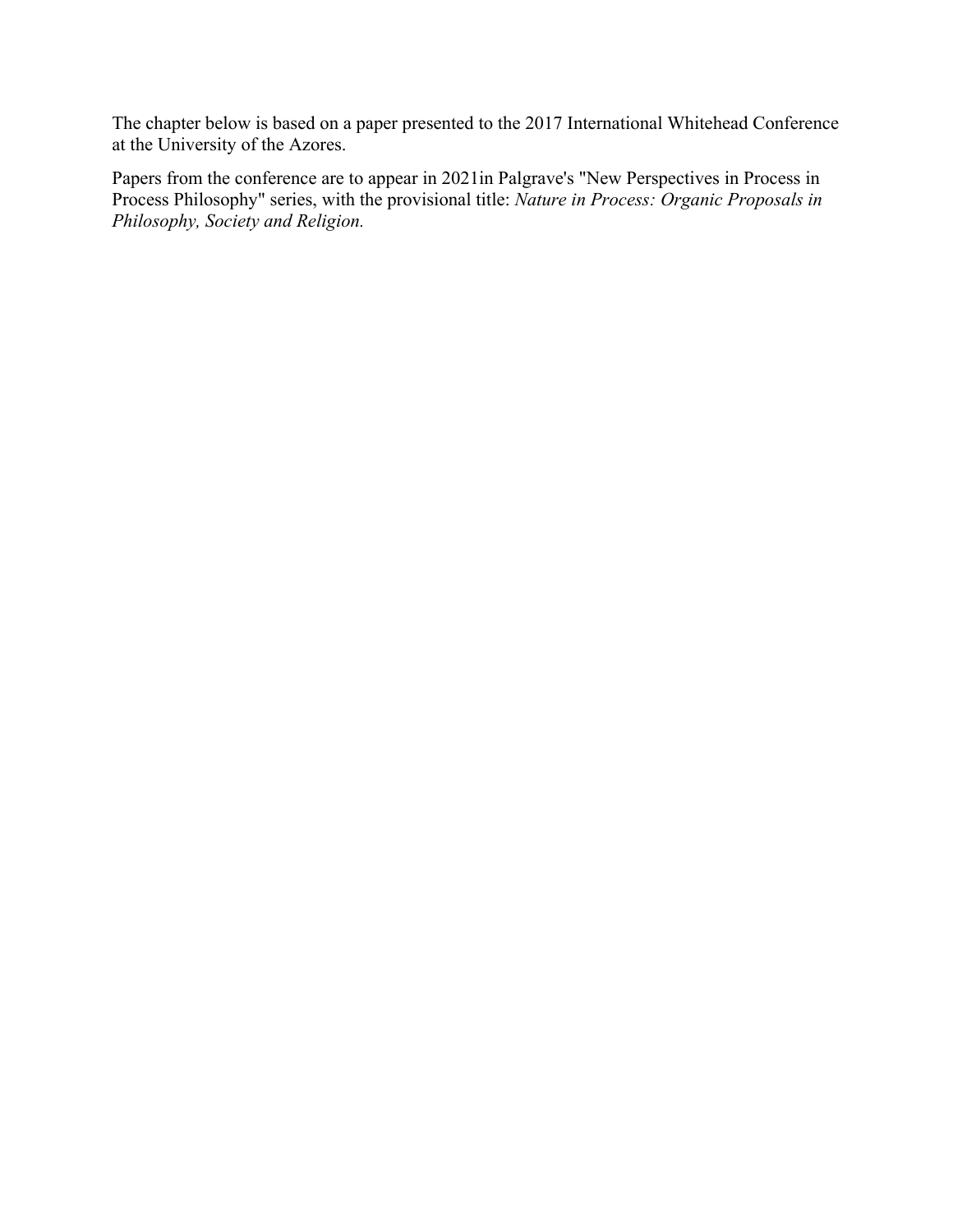#### Chapter One

### Whitehead, Biosemiotics and Value

John Pickering

*'Tis all in pieces, all coherence gone, All just supply, and all relation …* (John Donne, *An Anatomy of the World*, 1611)

# *Introduction*

Donne was responding to something he saw at the core of the new philosophy of nature that was gaining ground in his time. He intuitively grasped that what was taking shape would utterly change the way people experienced their place in the cosmos. The earth and the souls on it would no longer be at the center of a universe where everything that existed and all that happened fitted into a wider web of meaning. The new worldview lacked any value-giving framework and would leave the universe devoid of purpose. Without a sense of what was " … just supply …" the cosmos would be open to plunder. His theological and visceral instincts rebelled.

What Donne feared has duly arrived. We can recognize it in something said by an indigenous inhabitant of the South American rainforest, *apropos* the men whose machines were destroying the life of his region. The remark, perhaps made as much in perplexity as in anger, was "Why don't they *know* what they're doing is wrong?" Here "wrong" doesn't mean "They shouldn't be wrecking our land." but rather "How is it that these men no longer know the difference between wrong and right?"

This loss of the moral intelligence that makes people feel that destroying the natural world is wrong is one reason that human activity is doing so much damage to the world's living systems. It reflects an alienation from nature that is increasing as more and more people live urbanized, technologized lives. The emotional appeal of TV programs celebrating the natural world is a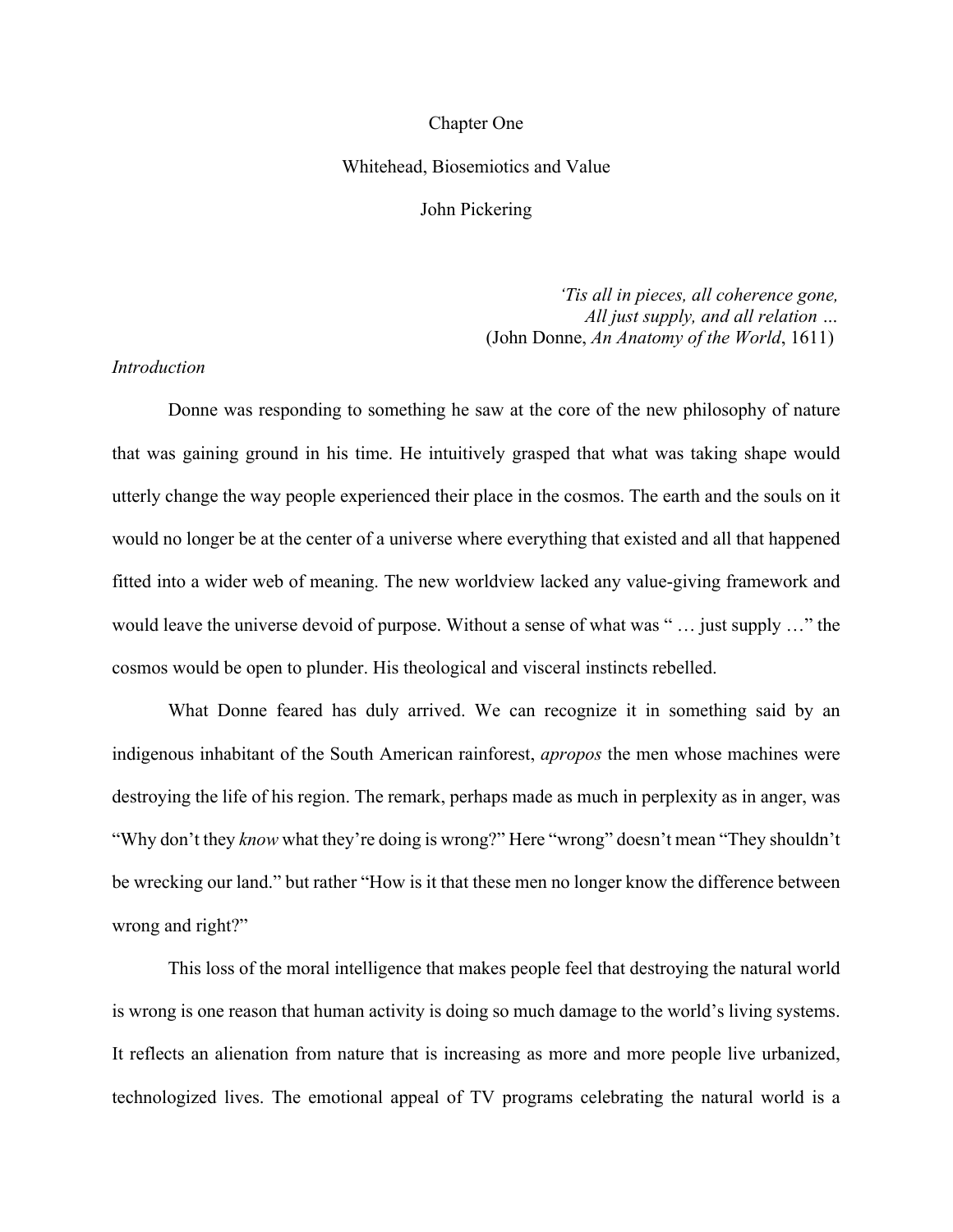poignant signal that the sensibilities of natural habitation have not been entirely extinguished, even among the urbanized moderns. What Donne saw was that the loss of these sensibilities, the framework of unifying meaning, would lead to people ill-treating the world, as it were. Heidegger pointed to something very like this in his questioning of technology and what it does to human consciousness.1 Once the web of the world is cut into manipulable pieces, it reveals itself differently to human consciousness. No longer is nature something whose value lies in interconnected wholeness, and hence has an intrinsic right to proper treatment. Instead it is approached as a standing resource whose value is its utility for human purposes. The result is that for well over a century now human beings in the technologized societies have been taking more than the world can afford to offer.

The impacts of human action on the living world now show all too clearly how destructive this change in consciousness is. Taking more from the living systems of the world, more than natural rates of re-growth can replace is eating into our natural capital and profoundly damaging the biosphere. Moreover, the effects of that damage are being born disproportionately by those who have not caused it and have not benefitted from the technological advances that lie behind the lifestyles of the more developed nations. The situation is not only an environmental tragedy but is also unjust.

Destructive over-consumption is a collective mental illness. A remedy is sorely needed that will help to find more sustainable ways for all people to live on the planet. Integral ecology is, or should be, a part of such a remedy since it appears to offer the unified worldview that Donne feared to loose. As the introduction to this sectionn puts it, Integral Ecology is based on the view that " … everything in nature is constitutively interrelated and requires a systemic, holistic, and dynamic

<sup>1</sup> M. Heidegger, *The Question Concerning Technology and Other Essays*, William Lovitt (trans.) (New York: Harper and Row, 1977). The original essay was published in 1954 as *Die Frage nach der Technik*.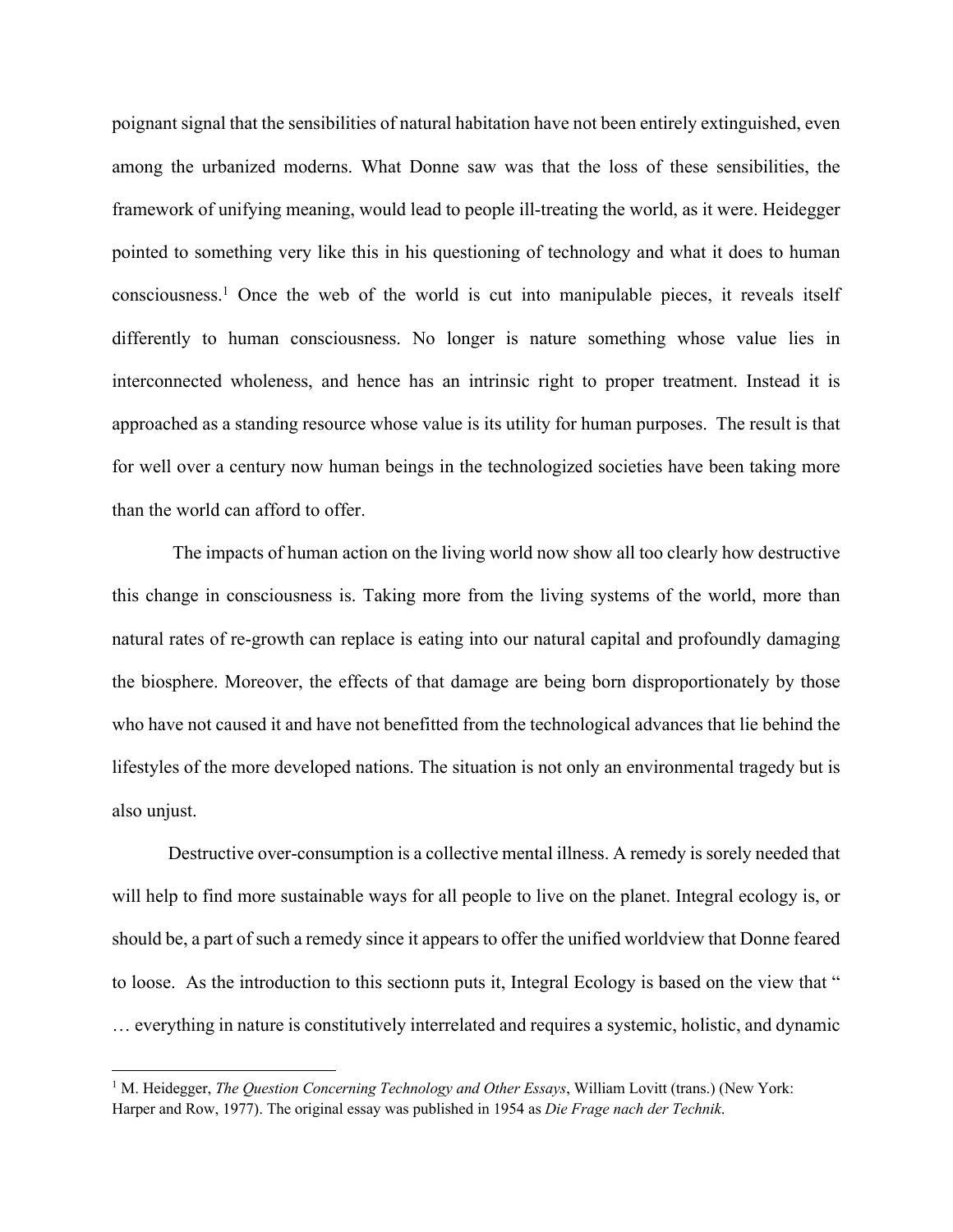approach – a process-relational ontology – to be properly understood." These are brave words, but ones that might also be adopted by contemporary physical scientists since they too seek to create just such a worldview. However, the trouble with their efforts is that questions of value fall by the wayside. Their work is done in the long shadow of David Hume's remark on the necessary separation of rational scientific facts and normative human values, often compressed into the slogan "You can't get from is to ought."

What is needed is to evade Hume's objection and to make from integral ecology a rational worldview that is not only compatible with scientific findings but also with normative human values. A suggestion as to how to do this will be sketched in what follows, using ideas from A. N. Whitehead, C. S. Peirce and biosemiotics. It is not offered simply as an academic exercise but as something that might have some purchase on the geopolitical realities of our time.

To begin, the next section attempts to extract some ideas from Whitehead's somewhat challenging conceptual vocabulary.

#### *What Whitehead Does Not Offer to Integral Ecology*

 $\overline{a}$ 

Whitehead claims "Nobody can be a good reasoner unless by constant practice he has realized the importance of getting hold of the big ideas and of hanging on to them like grim death."<sup>2</sup> His work shows that he tried to follow his own advice, but while that may have made for consistency, it did not help with accessibility. Whitehead's influence is minor, though enduring and perhaps resurgent. This is in part because much of his writing, *Process and Reality* being the obvious example, can be notoriously obscure <sup>3</sup> . If Integral Ecology is to help remedy the

<sup>2</sup> A.N. Whitehead, *The Aims of Education and Other Essays* (New York: New American Library, 1949), pg. 84. Originally publlished 1929.

<sup>3</sup> D. Nicholson & J. Dupre (Eds), *Everything Flows: Towards a Processual Philosophy of Biology*. (Oxford: Oxford University Press, 2018). Page 7.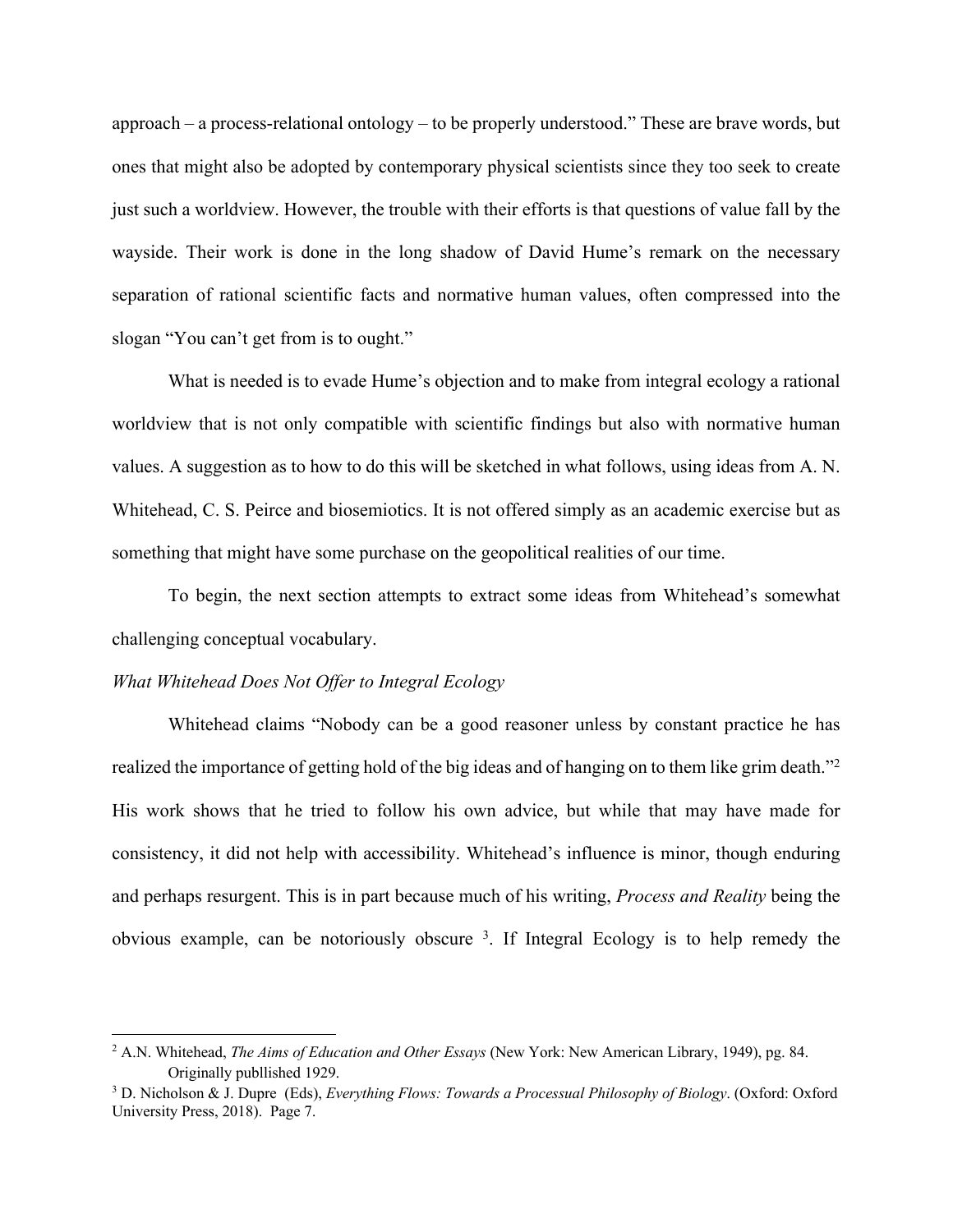geopolitical problems of our time, there is little in Whitehead's more advanced conceptual writings that is of much direct use.

But even so, it is worth hanging on to Whitehead's "big ideas". Perhaps one of his biggest, and one that is particularly relevant here, is that the ultimate constituents of nature are not objects but subjects. The essential property of a subject is the capacity for intentionality, that is, a qualitative link to what surrounds them which guides action, much as Merleau-Ponty proposed.<sup>4</sup> This subjective intentionality is what renders the cosmos open and intrinsically creative as Merleau-Ponty recognized in his later work, on which Whitehead had a clear influence.<sup>5</sup> While to claim that the ultimate constituents of nature are intentional subjects somewhat over-simplifies the vast sweep of Whitehead's work, it is accurate enough and points to a vital issue. This is that Whitehead gives to subjectivity the same ontological status given to the purely material particles, field, forces and the like that are dealt with by natural science. In passing, it is worth noting that panpsychism is regaining ground in contemporary philosophy<sup>6</sup>.

Accepting this means to accept that intentionality is *ubiquitous* in nature. Whitehead goes further, proposing that the simple intentionality of nature's ultimate constituents can coalesce into the more comples intentionality of what he calls societies, collectives with an enduring selfidentity and a shared project, that would more generally be called organisms. This led Whitehead to the view that "Biology is the study of the larger organisms; whereas physics is the study of the smaller organisms."<sup>7</sup> This claim must have seemed strange in 1926, but at the present time perhaps

<sup>4</sup> M. Merleau-Ponty, *The Phenomenology of Perception.* (London:Routledge & Kegan Paul, 1962).

<sup>5</sup> M. Merleau-Ponty, M. *Nature: Course Notes from the Collège de France*. Translated by R. Vallier (Evanston, Ill.:Northwestern University Press, 2000).

<sup>6</sup> P. Goff, *Galileo's Error: Foundations for a New Science of Consciousness* (New York: Pantheon Books, 2019).

<sup>7</sup> A.N. Whitehead, *Science and the Modern World* (London: Pelican Books, 1926), ch. 4. (pg. 125)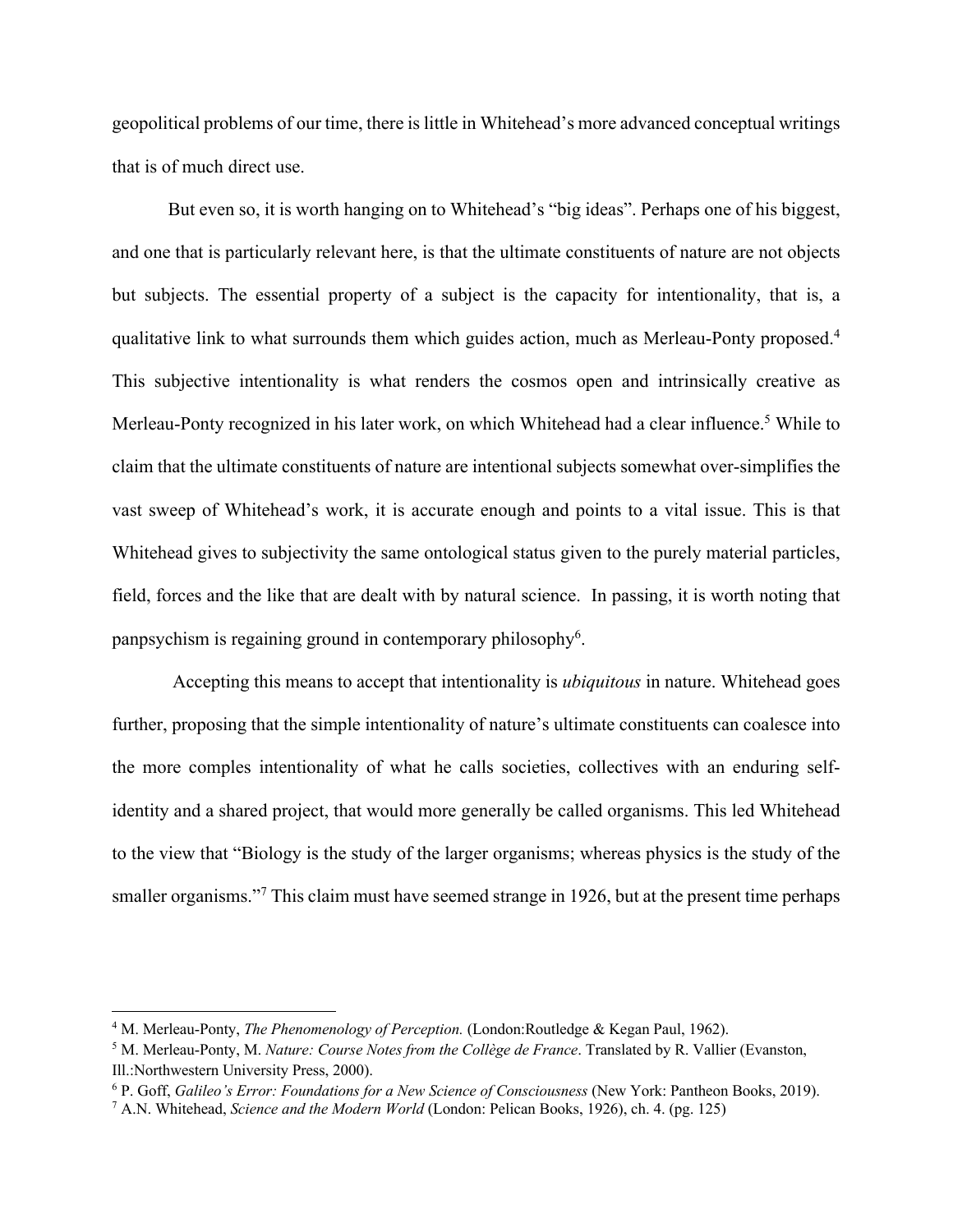it is less so, particularly in the light of some recent discussions of panpsychism<sup>8</sup> and of panprotopsychism which is " … roughly, the view that fundamental entities are proto-conscious, that is, that they have certain special properties that are precursors to consciousness and that can collectively constitute consciousness in larger systems."9

Here are big ideas that seems worth clinging on to. Especially, as they complement another enduring feature of Whitehead's philosophy. This is that it's a mistake to consider any aspect of reality apart from the whole of it. Thus: "The misconception which has haunted philosophic literature throughout centuries is the notion of independent existence. There is no such mode of existence. Every entity is only to be understood in terms of the way in which it is interwoven with the rest of the universe."10 Here there is a clear echo of a principal feature of Integral Ecology noted above, namely, that "… everything in nature is constitutively interrelated …".

These two ideas, the *ubiquity of subjectivity* and the *interrrelated continuity* of the natural order, taken together, hint at how the findings of science might be more fully integrated with questions of value and hence with human norms. If subjectivity, which is intrinsically value-laden, is ubiquitous, and if everything that exists is in some way linked, then values are as ubiquitous as subjectivity. More will be said on this later, but presently, the task is how to see past Whitehead's often challenging terminology to the bigger ideas and to see how they might help to find more sustainable ways for human beings to live.

Examples of his more specific terminology might be, among many others, "Aim," "Prehension," "Causal Efficacy," or "Actual entity." Searching through his writings, one discovers

<sup>8</sup> G. Strawson, Realistic Monism: Why Physicalism Entails Panpsychism, *Journal of Consciousness Studies*, 13/10- 11 (2006), 3-31; D. Skrbina, *Panpsychism in the West* (Massachusetts: MIT Press, 2005); D. Skrbina (ed.), *Mind That Abides: Panpsychism in the New Millennium* (Amsterdam: John Benjamins, 2009).

<sup>9</sup> D. Chalmers, Panpsychism and Panprotopsychism, *The Amherst Lecture in Philosophy* 8 (2013): 1–35, also available at http://www.amherstlecture.org/chalmers2013/.

<sup>10</sup> A.N. Whitehead, *Essays in Science and Philosophy* (London: Philosophical Library, 1947 [1925]), pg. 64.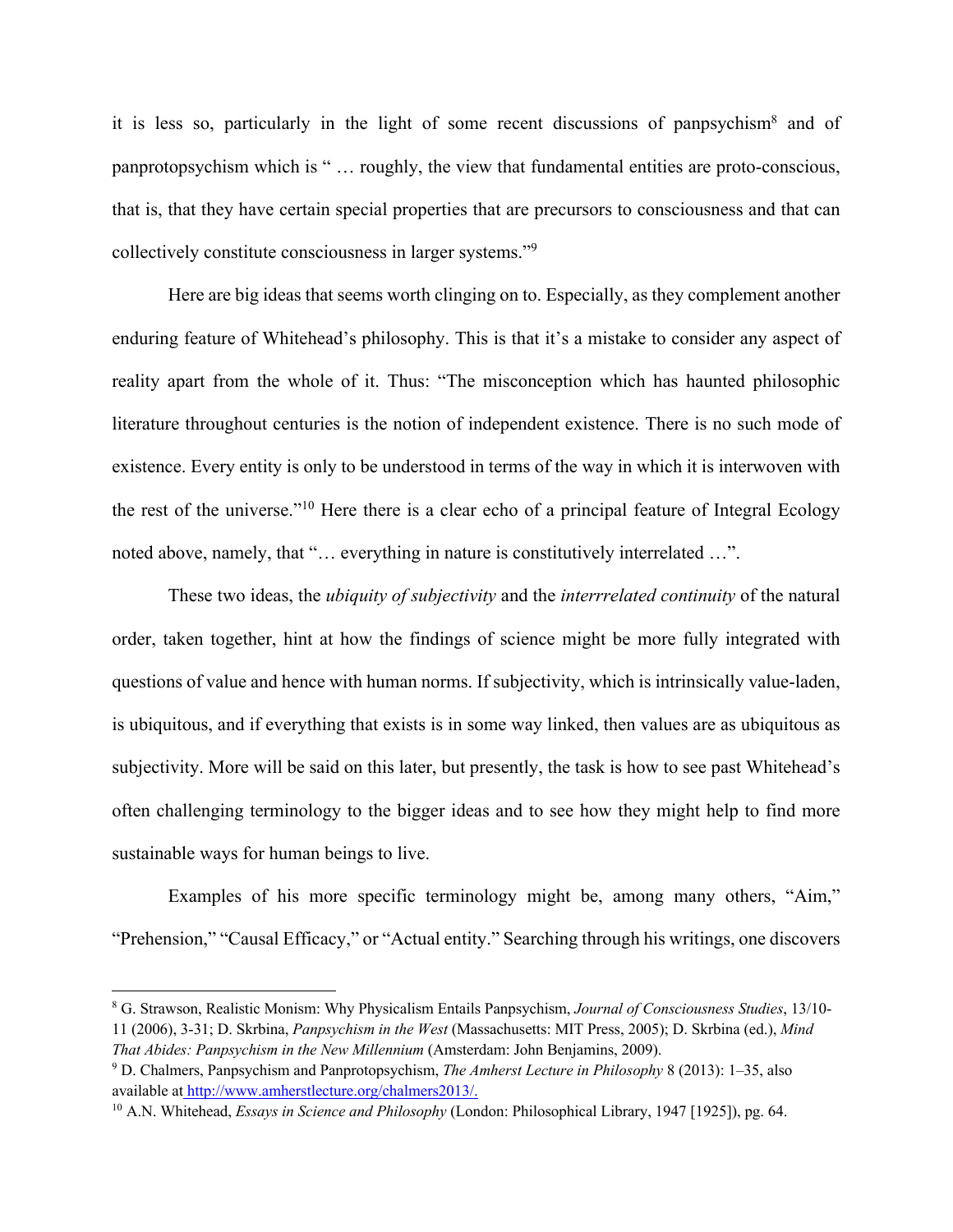few illustrative examples that would allow these ideas to be applied more easily. Furthermore, this terminology is often somewhat circular. For example, "Aim" is defined as an aspect of "Prehension" while "Prehension" is something akin to an action with a purpose directed "at that complex of feelings which is the enjoyment of those data in that way." Thus defined, both "Aim" and "Prehension" seem to require each other to be understood, with "Aim" being more of a mental event and "Prehension" refer to both mental and physical levels. Rarely are these terms made any more explicit with examples. Both "Aim" and "Prehension" seem to be critically related to "intentionality," as used by Husserl and Merleau-Ponty. But in Whitehead their definition is multilayered and, in many places, becomes bound up with other equally crucial terms such as "actual entity." But once again, trying to clarify what those terms mean in turn leads into ever-denser terminology, as here: "Thus an actual entity has a three-fold character: 1) it has the character 'given' for it by the past; 2) it has the subjective character aimed at it in its process of concrescence; 3) it has the superjective character, which is the pragmatic value of its specific satisfaction qualifying the transcendent creativity."11

But what do "concrescence" and "superjective character" mean? With steady application and scholarly resources, these terms do in fact come together to provide the organic process worldview for which Whitehead is justly celebrated. But for the more immediate business of finding some remedy for our present geopolitical problems, the exercise is of little help. What might help would be to combine Whitehead's big ideas with others that would make them more applicable, which is what the next section tries to do, using the conceptual resources of biosemiotics.

## *How to Make Whiteheads Ideas More Applicable*

<sup>11</sup> A.N. Whitehead, *Process and Reality: An Essay in Cosmology* (New York: Cambridge University Press, 1929), pg. 87.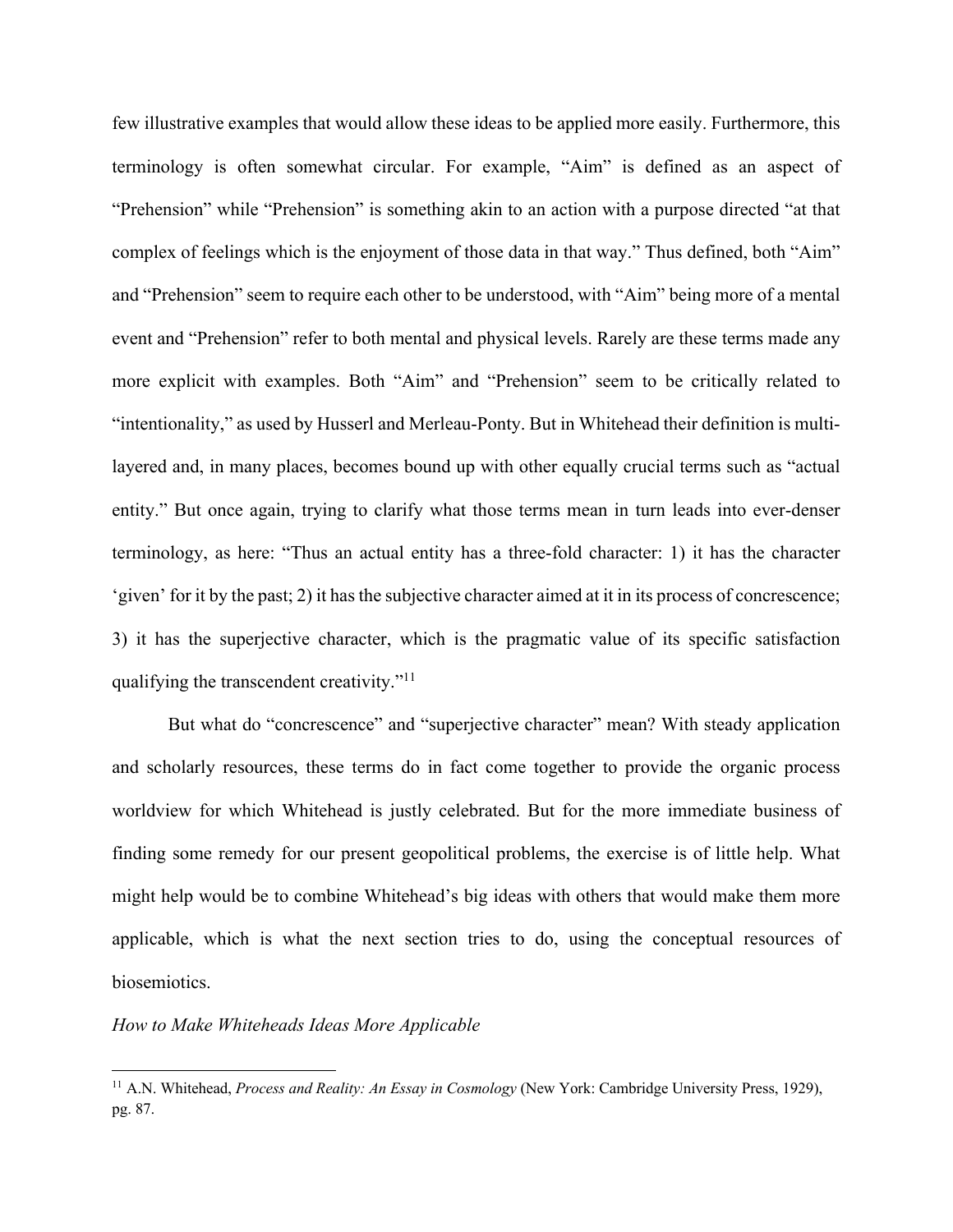Whitehead's somewhat complex terminology is actually about two very fundamental questions which, once properly understood, are quite simple ones. The first is: What is the world made of? The second is: How do things happen and why? Whitehead's answer to the first has already been sketched above, in caricature as it were. It is the claim that the ultimate constituents of nature are not objects, that is, substances, but rather *events*. Moreover, these are said to have a subjective, purposive aspect. Here "purposive" has to be treated with caution to avoid a homunculus like regress. Whitehead does not propose that the ultimate constituents of the universe have human-like abilities to, for example, plan actions and make choices. The idea is that all events, even at the smallest dimensions, retain some vestigial aspects of intentionality, and hence, of purpose.

The second question goes to the heart of what is meant by "organic." It is ironic that the oxymoron "Organic Mechanism" is occasionally used to describe Whitehead's system. Mechanistic is exactly what it is not. Interpreted mechanistically, things happen as they must, just as classical physics describes the movements of planets or of billiard balls on the table. But billiard balls go where they are driven by the actions of the players and, apart from a diminishing number of diehard mechanists, few believe those actions are determined in the same way as the movements of the planets in their orbits. Newtonian mechanics may determine the movements in the solar system, but on the billiard table, things happen as the players intend, as they exercise their skills with foresight and pleasure.

The actions of billiard players, people in general, animals and even plants when seen in the right time frame, are patently *intentional*, both in the more precise sense as used by philosophers in the line of Husserl and Merleau-Ponty, and in the more everyday sense referring to an act carried out for some purpose, something the actor *means to do*. Here "means" is of more than usual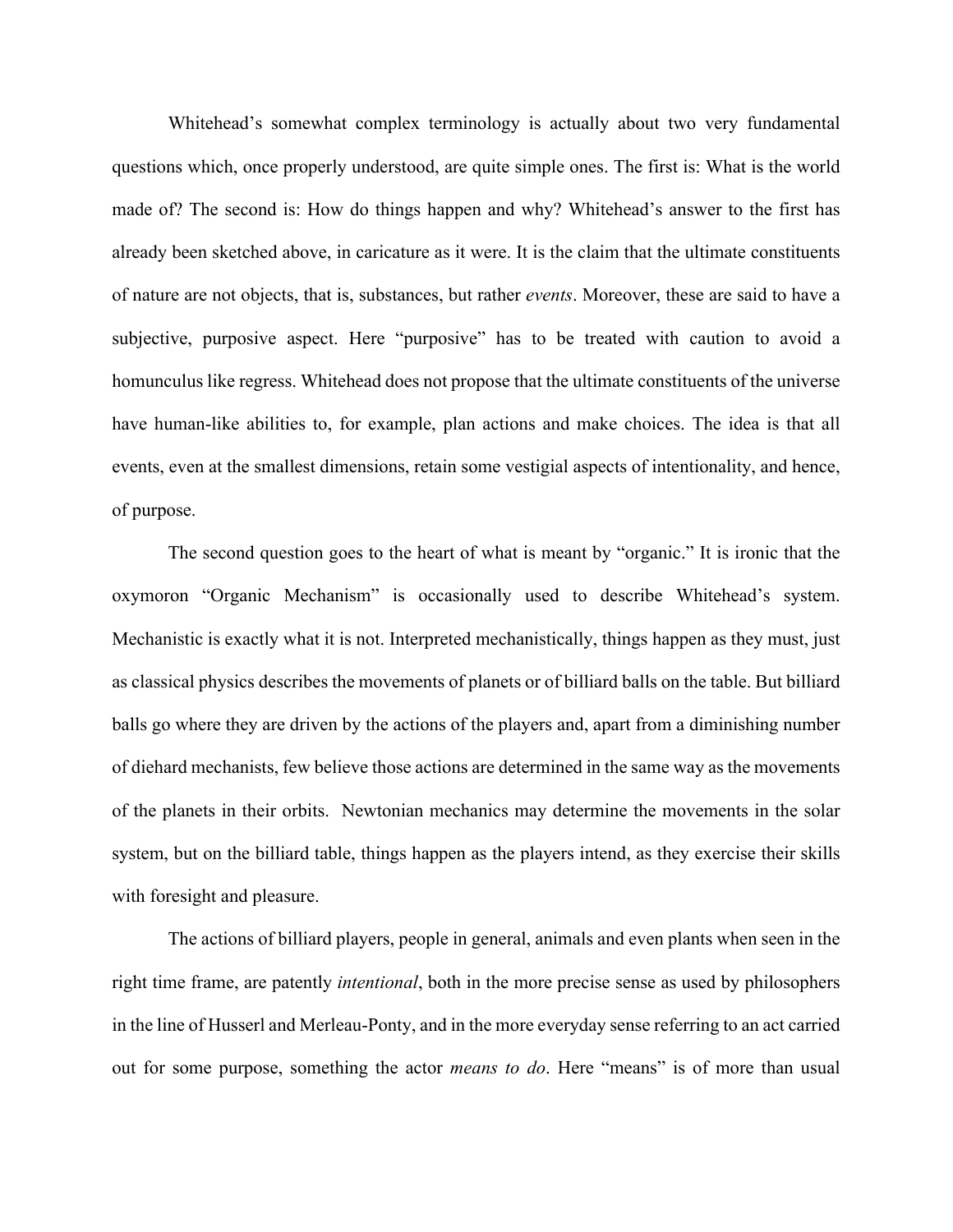significance. Used in human terms, the word is janus-like; it faces both towards and away from the human subject. It stands for the interpretation given to the sensory impressions received from the world around us, such as the words we hear, what we read, and the signs we see around us. Of all these things it can be asked: "What do they mean?" It also stands for *purposiveness*. When we act with an aim in mind, we say of that action that it is something we "mean" to do. In *meaning* an action we own it, which is something that even quite young children know. A child who realizes that something they've done has got them in to trouble will probably try to disown the act by saying "I didn't *mean* it."

Thus, "meaning" brackets subjectivity, since it is used to stand for what the world does to the subject and what the subject does to the world. Now, meaning in these senses, is bound up with signs. What a sign "means" is what it *stands for*. As C. S. Peirce put it, with uncharacteristic simplicity, a sign is "something that stands for something, to someone in some capacity."<sup>12</sup> This triadic definition is a productive advance on Saussure's distinction between a sign and what is signified. Although Saussure helped to lay the foundations of modern semiotics, the application of his system is limited by its being dyadic and, consequently, synchronic. That is, it offers a rich vocabulary with which to capture the structure of the sign world at a given moment, especially that part which involves language. But unless extended by the resources of transformational grammars, for example, it fails to capture the way signs function in systems that change over time, or to extend the use of semiotic ideas to embrace all of nature.

Remarkably, a treatment of semiosis that does just that had been put forward by a contemporary of Donne's, the Portuguese scholar John Poinsot, a Dominican Thomist. Poinsot's semiotics, was in fact an ontological system, and signs were not merely human conventions but

<sup>&</sup>lt;sup>12</sup> See J. Buchler, J. (Ed.), *The Philosophy of Peirce: Selected Writings* (London: Routledge and Kegan Paul, 1940), pg. 99.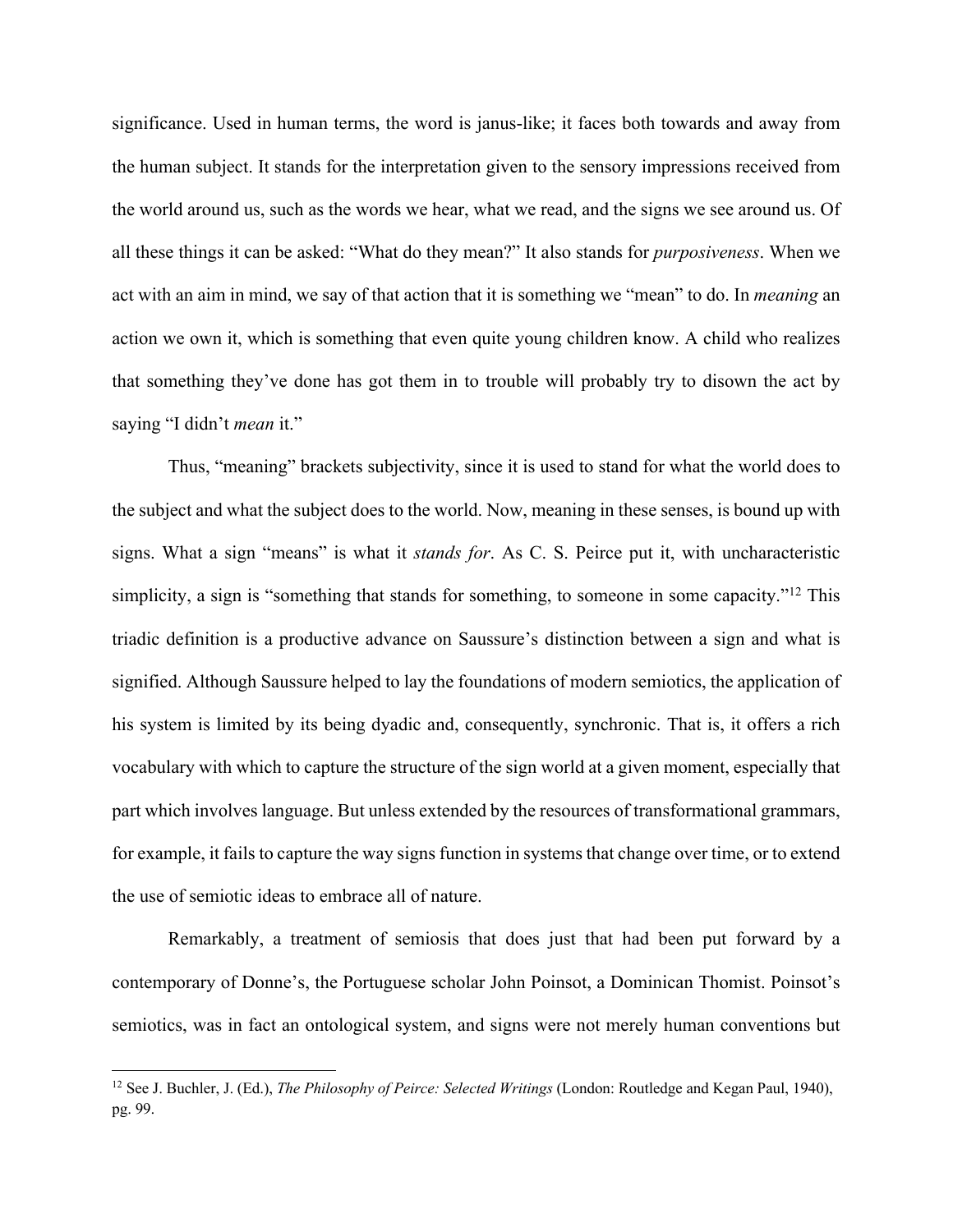were fundamental to the dynamics and the coherence of his worldview. It was just this worldview that Donne feared to lose. As John Deely puts it in his magisterial survey of Western philosophy, Poinsot showed that " … the story even of the sign begins with the discovery of nature as a reality prior to and in various ways escaping human purposes."<sup>13</sup> This is very like what is being put forward here, with the help of Peirce's triadic semiotic system.

Peirce, working independently of Saussure and in the tradition of American Pragmatism, developed a semiotic system that, like Poinsot's, was intended to be a complete ontology. For that to be possible he recognized that as well as distinguishing signs from what they signify, his system also had to include the actual act of interpreting the sign, as below:



# **Diagram 1.**

l

Legend: Peirce's triadic model of signification.

<sup>13</sup> J. Deely, *Four Ages of Understanding: The First Postmodern Survey of Philosophy From Ancient Times to the Turn of the Twenty-First Century.* (Toronto: University of Toronto Press, 2001).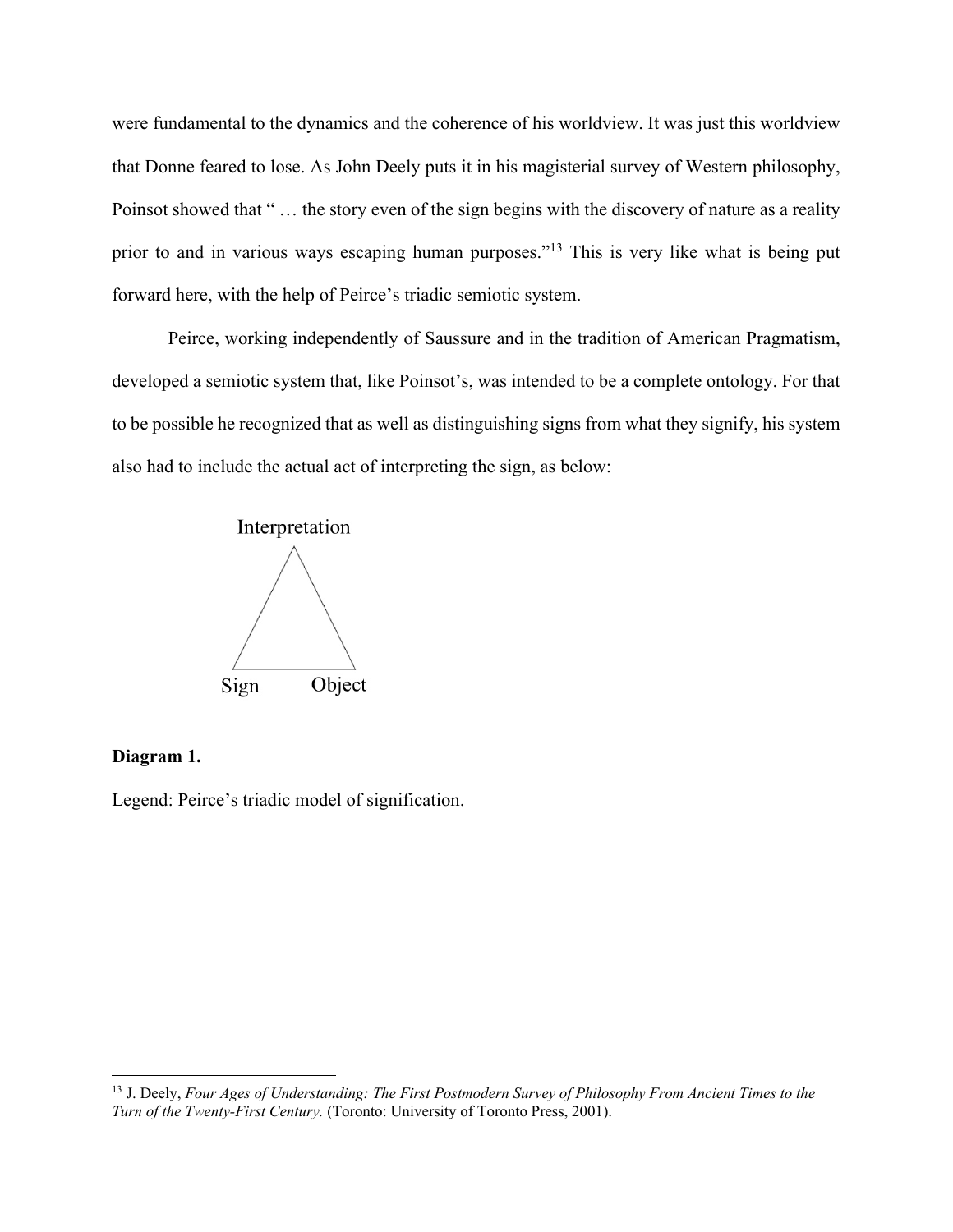Moreover, and crucially, the act of interpretation may in turn become a sign for further interpretation, as as below:



# **Diagram 2.**

Legend: Peirce's diachronic model of signification.

It is this chaining of signification that renders Peirce's system diachronic in critical contrast to the essential synchronicity of Saussure's. The contrast is crucial for what is being proposed here. It takes semiotic understanding beyond Saussure's relatively static description of language to deal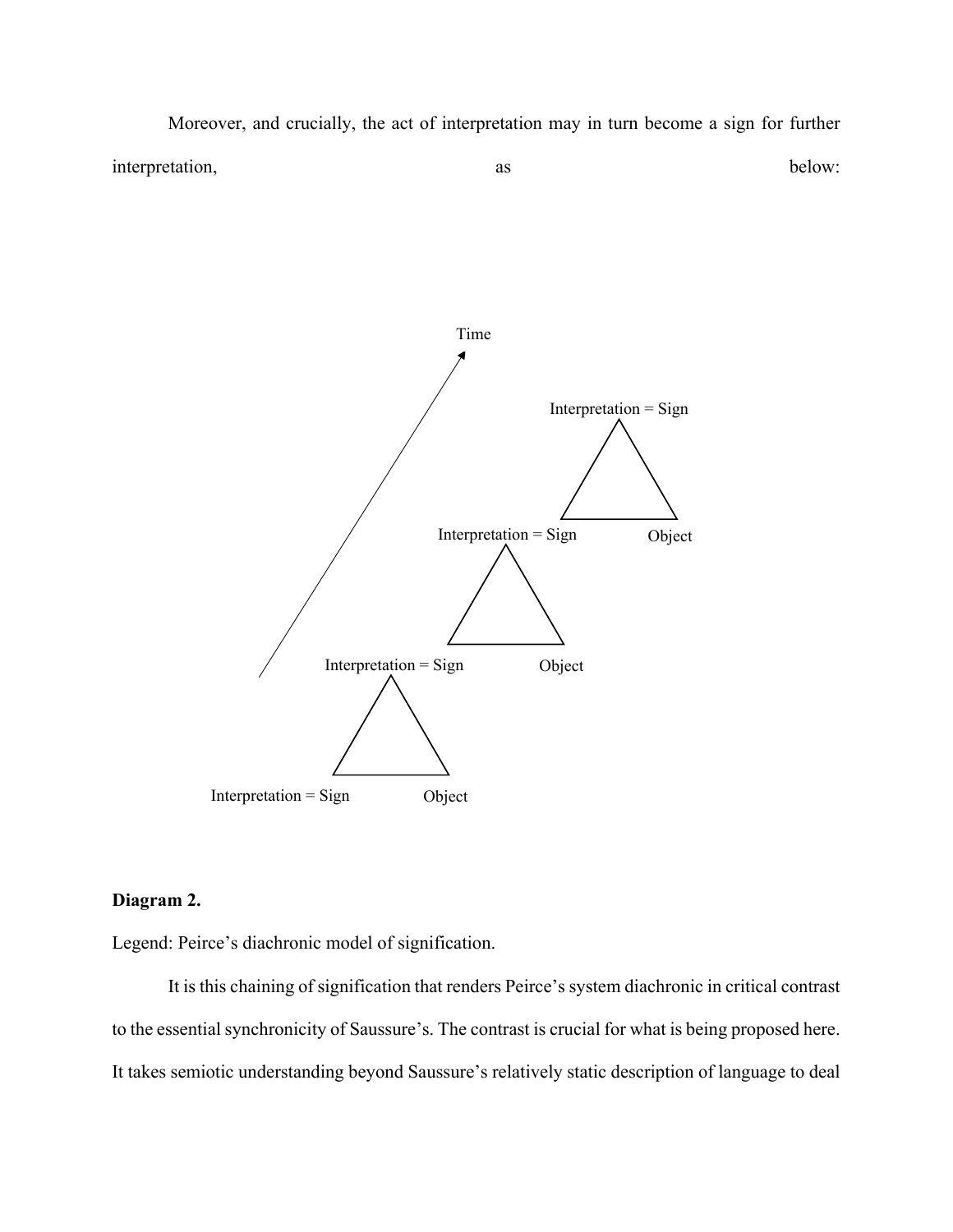with the dynamics of change in any system whether natural or human made. Diachronicity captures the essence of organic action, which is progressive cumulative change.

This is the essence too of the flow of human reflexive consciousness. As an illustration of what's meant here, imagine a reader deeply engaged in her book. As her eyes flick over the pages, the words are read without much conscious effort. In skilled readers this interpretation of signs with conventional meanings is automatic, in its initial stages at least. It's also likely to be much the same for all readers in a particular linguistic community. But it will prompt a flow of thoughts and images which will be unique to the individual reader. These in turn will be further interpreted in light of her feelings about what she's reading and the associations she makes with other things she's read ,and with what she knows and feels more generally. All this will shape her interpretation of words and phrases subsequently encountered, much as Peirce conceived chained signification to work.

Let us now imagine that a faint but persistent sound appears in the background. If the reader is deeply engaged with the book, she may pre-consciously reject it, that is, in some sense, choose not to hear the sound, or dimly to hear, but ignore it. If it persists, she may gradually allow it, or it may force its way, into consciousness. At this point, once it makes it over some threshold of significance, she recognizes that it's her cell phone that she's left in another room; a sudden reorientation of consciousness occurs, and she jumps up to get it. The sound is a sign whose initial interpretation may simply have been as just another background noise of no particular significance. But as it persisted and commanded more and more interpretive attention, it gained meaning and prompted action.

The flow of events here is bound up in many layers of conventional signs that perfuse the human world. But it's reasonable to suppose that similar sequences of perception and action occur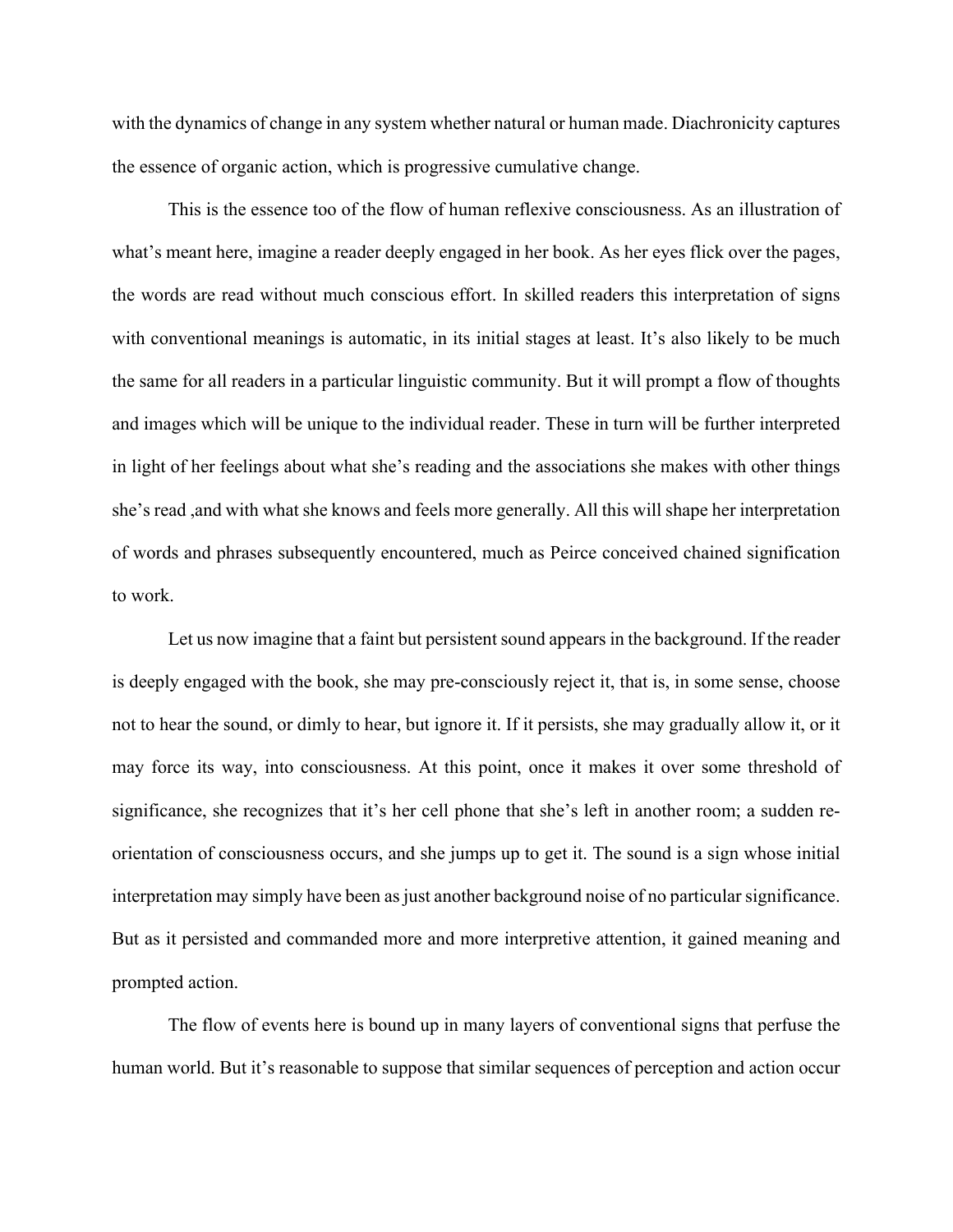in the prehuman world. Grazing animals, for example, are probably aware of various sounds and sights around them, but although they monitor them at a low level of attention, they remain unconcerned until something makes it over a threshold of significance and prompts action of some sort.

In the middle of the twentieth century heroic attempts were made by Behaviorists to reduce the actions of animals to mere chains of stimuli and responses. A recognition of the many limitations of such an approach was surprisingly long in coming, considering that far richer and realistic ones had been available well before the behaviorist era. For example, naturalists and ethologists, especially those who, like Konrad Lorenz, were influenced by the seminal work of Jacob von Uxeküll, approached animals, plants and all levels of the living world as active organic beings whose relationship to the world around them was based on action and meaning, not mere stimulation and response. For them, animals and plants were essentially interrelated, that is, coevolved, and for von Uxeküll, the basis of the interrelation was essentially semiotic.<sup>14</sup>

Biosemiotics, originating in the middle part of the twentieth century, takes von Uxeküll project on.<sup>15</sup> In doing so, it broadens the treatment of meaning to cover a spectrum of phenomena ranging from the dynamics of human personalities, at the most culturally-bound end<sup>16</sup> to cellular process at the purely biological end.<sup>17</sup>

Contemporary Biosemiotics has developed this project substantially and now combines elements from Peirce, von Uxeküll with cultural studies and systems thinking more generally. It offers a unified view of the interrelatedness of the natural world. Once interrelatedness is

<sup>14</sup> T. von Uxeküll, Jacob von Uexküll's Theory of Meaning, *Semiotica*, 42 (1982): 1-88.

<sup>15</sup> T. Sebeok & J. Umiker-Sebeok, (Eds.), *Biosemiotics: The Semiotic Web* (Berlin: Mouton de Gruyter, 1992).

<sup>16</sup> F. Rothschild, Laws of symbolic mediation in the dynamics of self and personality, *Annals of New York Academy of Sciences.* 96 (1962): 774–784.

<sup>&</sup>lt;sup>17</sup> K. Kull, An introduction to phytosemiotics: Semiotic botany and vegetative sign systems. *Sign Systems Studies*, 28 (2000): 326-350; J. Hoffmeyer, *Biosemiotics: an Examination Into the Signs of Life and the Life of Signs* (University of Scranton Press, 2008).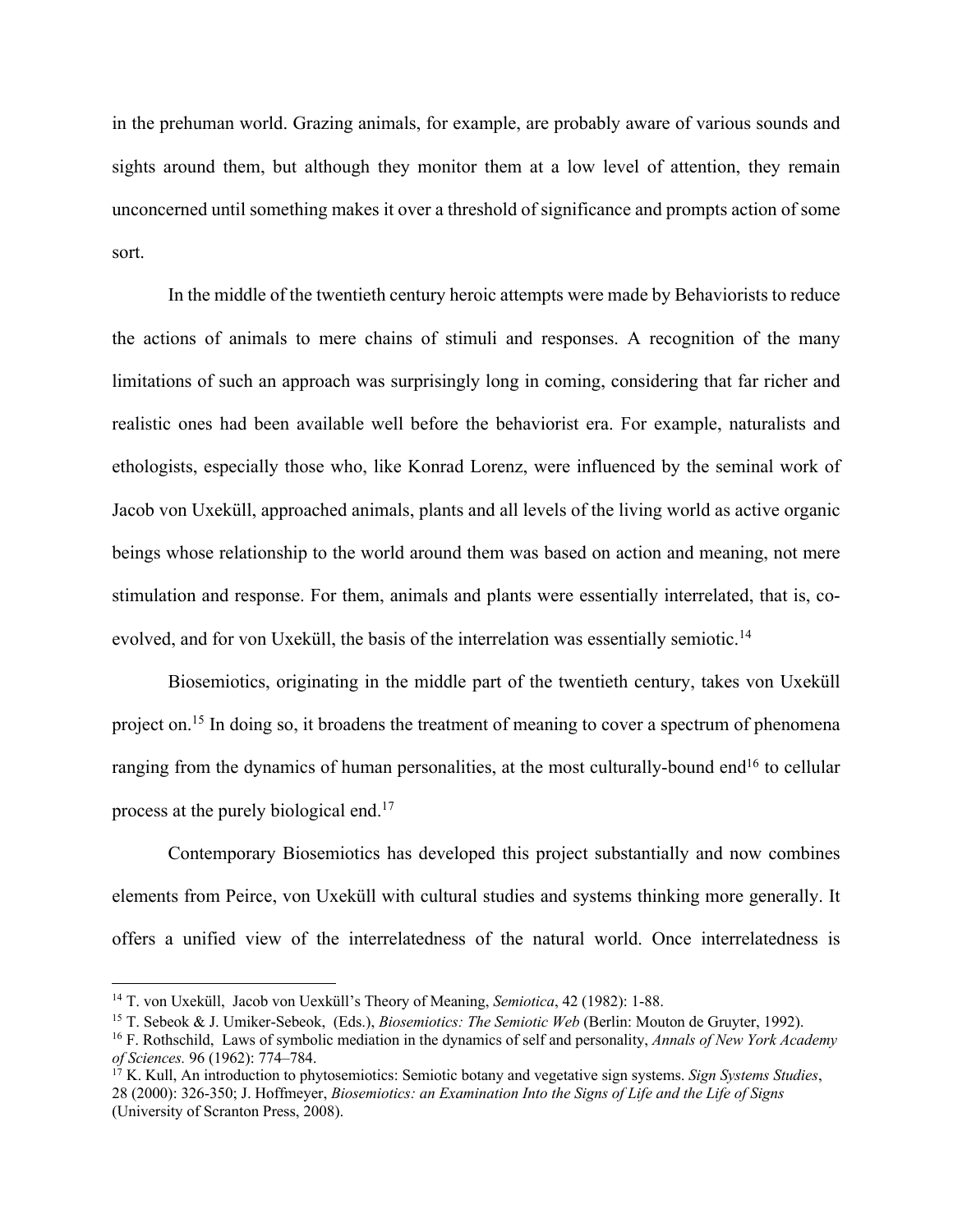understood in semiotic terms, it opens the way to a deeper understanding of the origins of the cultural world, which is the domain of meanings created by human beings and, at a simpler level, by some social animals.

It is in this cultural world that the example of interrupted reading above is set. While it is intended to illustrate the richness of Peirce's treatment of unfolding signification, it also raises a critical question. Is Peirce's chain-like picture of semiosis is rich enough? Chained events are necessarily sequential. But semiosis, both in nature and in the human sphere, is more often netlike, that is, it is necessarily parallel. William James recognized this when dealing with consciousness and selective attention, proposing that "…the mind is at every stage a theatre of simultaneous possibilities. ... "<sup>18</sup>

Within the sphere of human psychology there is substantial evidence to back this up. Subliminal presentation of a word with multiple meanings appears to activate all its meanings. Freudian slips show that, in addition to what someone consciously intends to say, there may be other streams of thought that are denied entry to consciousness. The unique talent of the mathematician Ramanujan seemed to involve a parallel search through a space of possibilities that was driven by aesthetics as much as logic. These and many more examples suggest that, in the human case, the flow of mental experience is parallel rather than sequential. In which case, the semiotic chains suggested by Peirce are better seen as a linear slice through a vast parallel network. In it, patterns of activity form and reform. In keeping with Peirce's pragmatism, it may be taken that those patterns that are compatible with the patterns around them persist, and that those that are not, fade.

<sup>&</sup>lt;sup>18</sup> W. James, The Principles of Psychology, Volumes I and II (Cambridge, MA: Harvard University Press, 1983), pg. 288.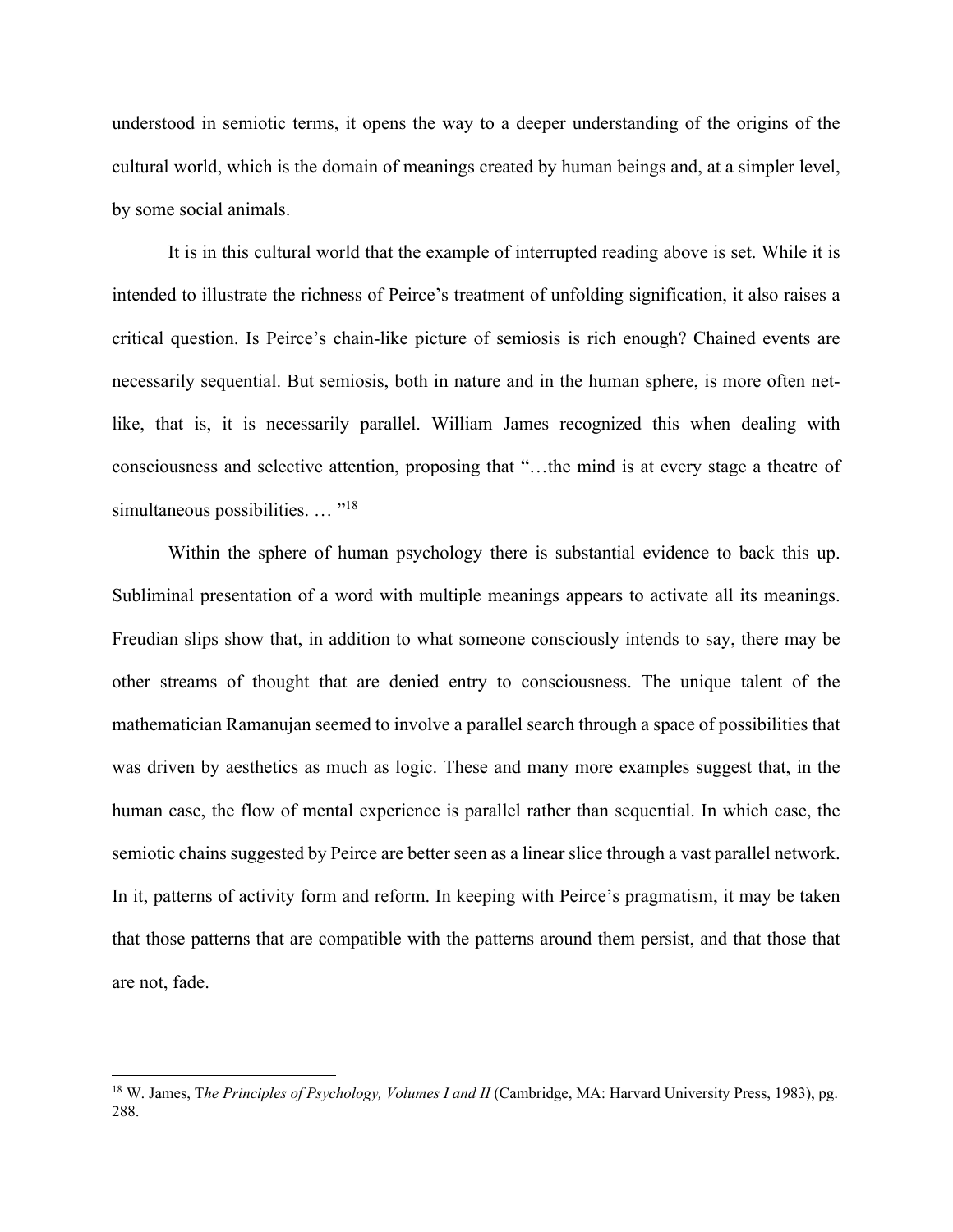David Bohm's hypothesis of semiotic continuity<sup>19</sup> is an understanding of the causal structure of Nature that has much in common with Peirce's view. In its simpler form he presents his system as a chain much like Peirce's. In more extended treatments, he put forward a view of the world comprising two ontological orders enfolded in each other without boundaries. These orders are the material or "somatic" order and the order of meaning or "signification." The two orders are in a continual process of enfolding into and unfolding out from each other. Enfolding renders one order implicit in the other, whilst the complementary process of unfolding makes the emerging order explicit. What appear to be material objects or events emerge from the order of signification while, in complementary fashion, what we take to be mental events emerge from and are inseparable from the somatic order that produces or supports them.20 Bohm and Hiley refer to the "unbroken wholeness of nature," which moves from the chain-like slice to an interrelated plenum of semiotic causation and is thus boundary free.<sup>21</sup> It might be possible to express Bohm's world picture in terms of Peirce's triadic ontology of first- , second- and thirdness. The somatic order is a first, mere existence. The order of signification is a second, being intrinsically relational. The process of unfolding/enfolding is a third, since in its relations are interpreted.

These ideas help to enrich our understanding of Whitehead's terminology. For example, in the excerpt from *Process and Reality* quoted above, we encounter the terms "superjective character" and "actual entity." The latter is a semiotic event in which a sign transmits activity from one level of reality to another. The former is transmission of aim from one semiotic event to another.

 $\overline{\phantom{a}}$ 

<sup>19</sup> D. Bohm, *Unfolding Meaning* (London: Routledge, 1985), pg.s 72-99.

 $20$  Ibid.

<sup>21</sup> D. Bohm and B. Hiley, *The Undivided Universe* (London: Routledge, 1993), 381-388.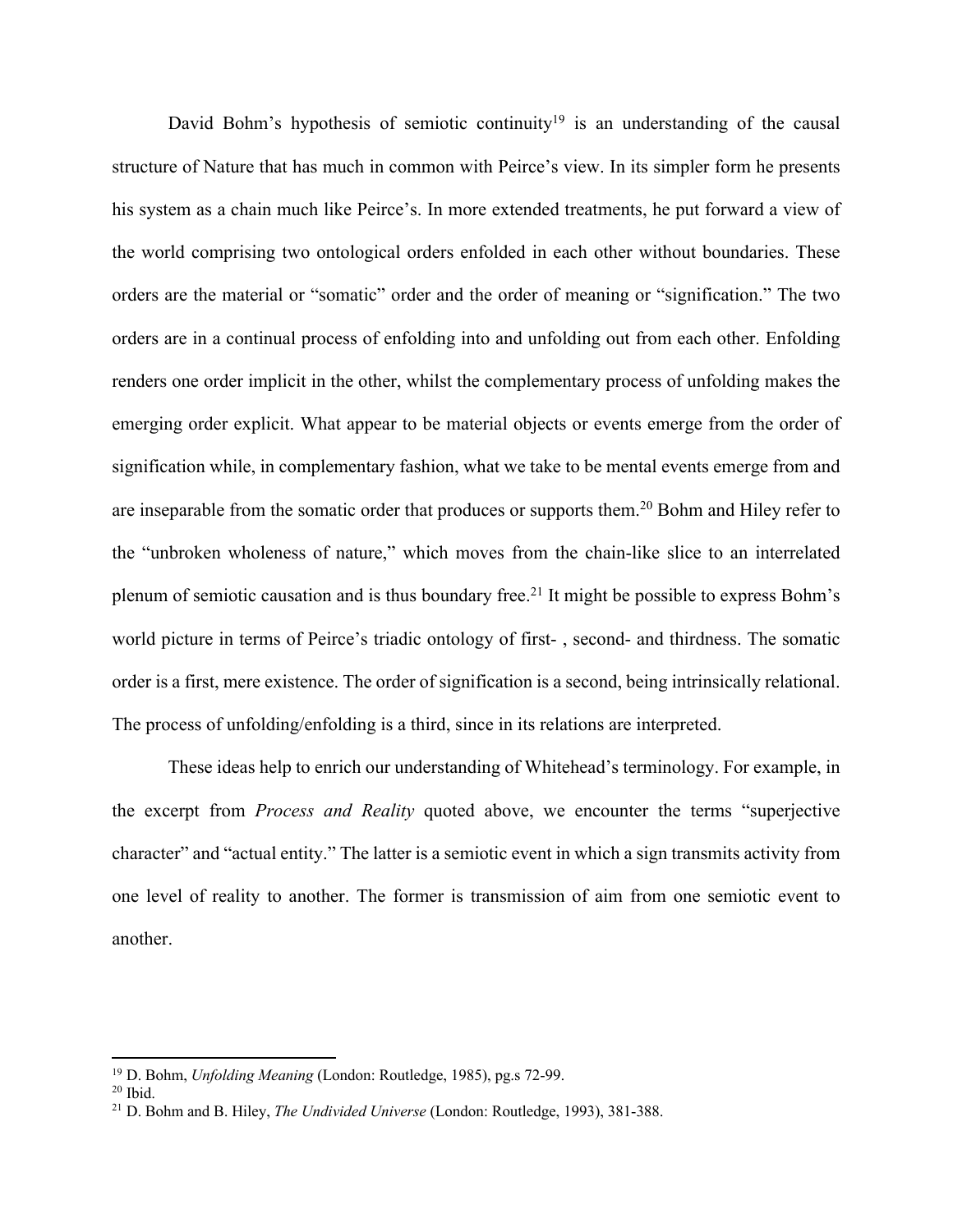This re-shaping of metaphysics is more than just an academic exercise. It helps to promote a worldview that covers both scientific findings and normative human values, which is also one of the aims of integral ecology. A metaphysic of process and signification evades the boundary between "is" and "ought" that David Hume saw as unavoidable. Science has moved on from his time and we now have richer conceptual tools with which to conduct research and apply its results. If, as Whitehead's "big idea" suggests, the ultimate constituents of reality are *prehensive events*, they will by definition express some degree of intentionality. Even though this may be vestigial, it serves to repair the damaging exclusion of subjectivity from our world picture.

Proposing that the ultimate constituents of the universe are event-like and that these events have some degree of intention about them, has to be done with caution. It is not a claim that these elementary events have the richness of intentionality of found in human mental life, or prehuman mental life for that matter. But it is to claim that there is always an intentional element to them, albeit one so small that it ceases to have any resemblance to intentionality as experienced. There is a precedent, or analogy, here with physical science. Popular accounts of contemporary physics, especially of quantum gravity, stress that the objective components of reality, matter, space and time are minutely divisible, but not without limit.<sup>22</sup> Once physics had developed to the point of dealing with micro events at the Planck length, space time and matter cease to have much resemblance to the macro world of objects and events encountered in everyday experience. Nevertheless, the micro world must be the basis of the macro world. Given Whitehead's big idea about what the micro events really are, why shouldn't what goes for the objective aspects of reality also be true for the subjective ones? Vestigial elements of intentionality will have very little about them that resembles the sort of intentionality that concerned Husserl, but they will provide the

<sup>&</sup>lt;sup>22</sup> C. Rovelli, *Reality Is Not What It Seems: The Journey to Quantum Gravity*, Simon Carnell and Erica Segre (trans.) (New York: Penguin Books, 2017).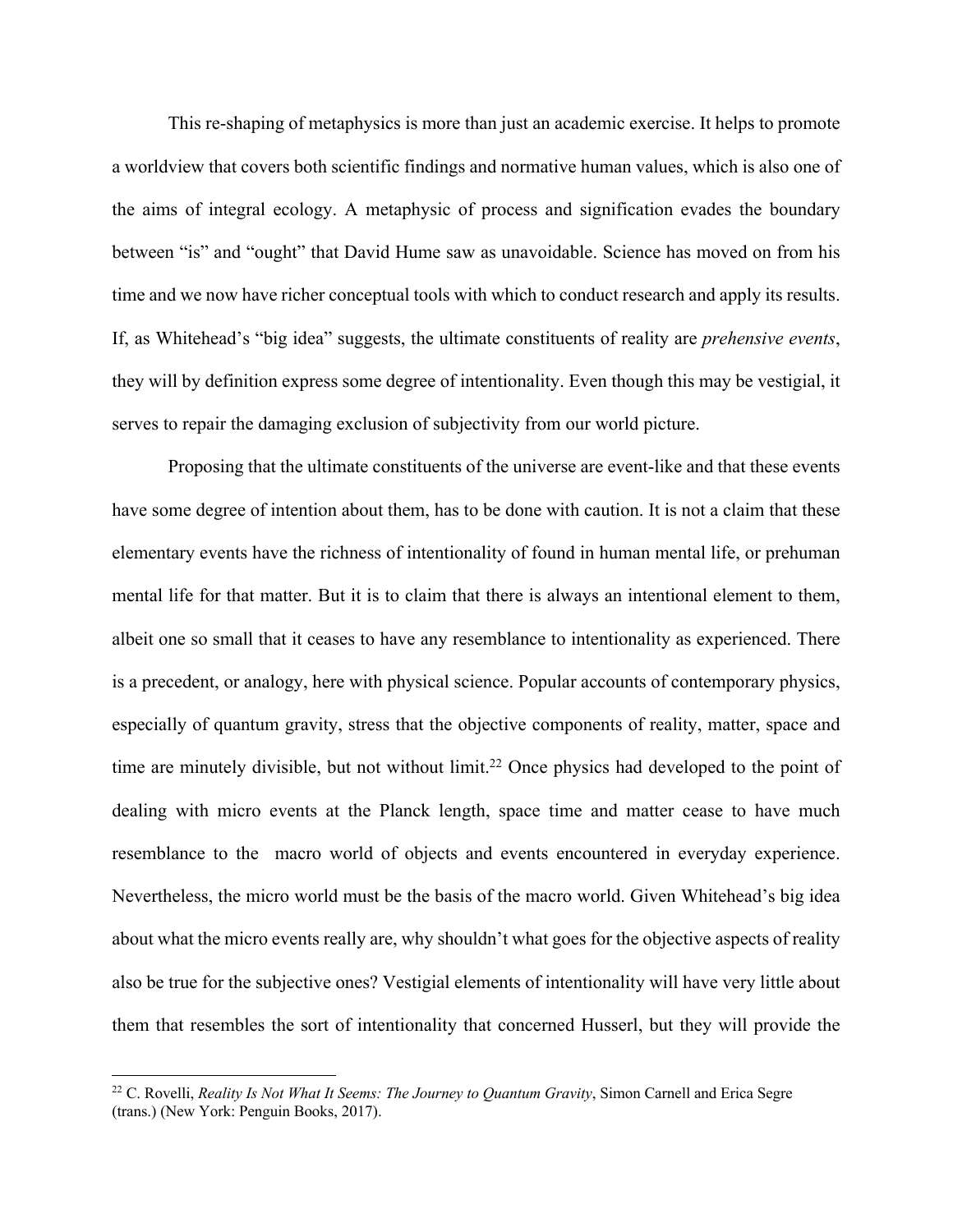basis for it nonetheless. Husserl's phenomenological methods depended on reflexive consciousness to investigate intentionality, but they would be irrelevant to the investigation of intentionality at the vestigial level. In a similar way, although one can learn a great deal about the physical world through careful observation and experiment with macro objects, much as Galileo did, those methods cannot by themselves show the deeper structure of reality.23

Intentionality and, with it, subjectivity, which is intrinsically value-laden, are in the cosmos. It does not need the human mind, or any form of mind for that matter, to exist. The reflexive form of consciousness, which appears to be a human monopoly, is required for examining subjectivity, but examined or not, it is there *a priori*. If we accept that value-laden subjectivity is ubiquitous and if everything that exists is linked through networks of semiotic causation, then *values are as ubiquitous as subjectivity*. This is a very different world view to that regnant at the end of the nineteenth century. Then, it seemed that mechanism had triumphed and Ernst Haeckel declared "The great abstract law of mechanical causality rules the entire universe, as it does the mind of man."<sup>24</sup> This heroic expression of confidence in the universality of scientific understanding set an agenda that has lasted until today. It gives us a mechanistic world picture in which efficient causation is supreme and in which subjective experience, Husserl's *Lebenswelt*, has no place. By and large, and despite the opposition of scholars like Whitehead and Peirce, that world picture persists, rendering the normative world of human values an alien anomaly in a world that is in reality nothing but a vast machine.

In fact, something akin to Haeckel's declaration can be accepted so long as the "nothing but" is fundamentally changed. Rather than dead matter and mechanical causality, it is organic

 $\overline{a}$ 

<sup>&</sup>lt;sup>23</sup> P. Goff, Op. cit.. in footnote 6.<br><sup>24</sup> E. Haeckel, *The Riddle of the Universe at the Close of the Nineteenth Century*, J. McCabe (trans.) (New York: Harper Books, 1906 [1895]). These words are attributed to Haeckel in O. Barfield, *History in English Words* (London: Faber & Faber, 1926), pg.188.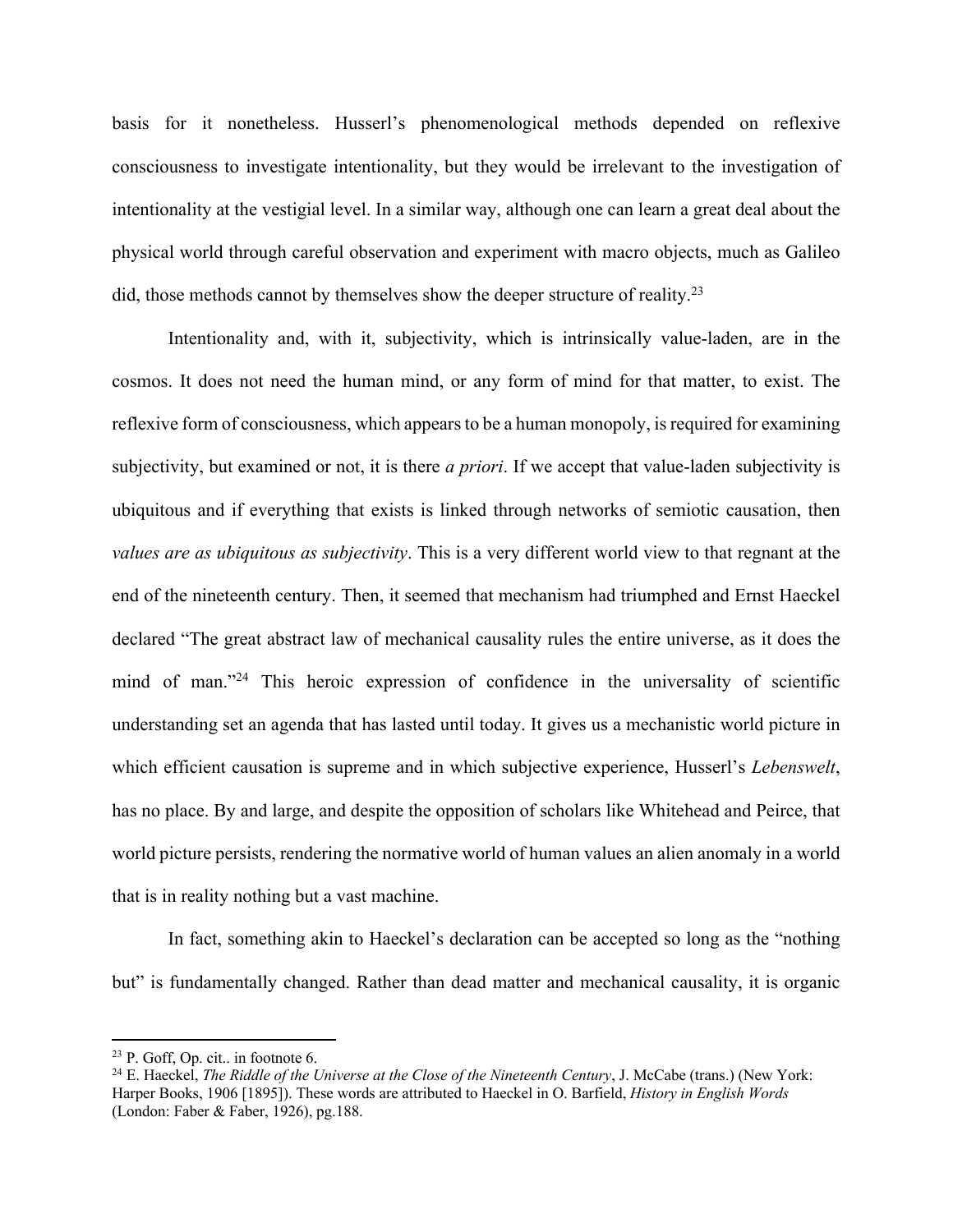patterns of biosemiotic causation that constitute the universe and all beings in it. This shift from mechanism to organism and a biosemiotic view of causation is advanced here as a way of putting subjectivity, and especially human subjectivity back into the natural order of things. It opens the way to tracing how the world of human values and norms arose within the prehuman world. It will re-establish some of the harmony expressed in Aristotle's geocentric universe that Donne feared to lose, but with a richer view of causation that includes Aristotle's unjustly overlooked category of formal causation. The world will no longer be " … all in pieces, all coherence gone … " and it will also offer a more harmonious picture than the geocentric one since in it there will be a qualitative continuity of cause rather than the variety of causes said to be at play in the Artistotelian universe.

This effort after a more harmonious picture is also a way to start on the task outlined above, namely, making process-relational metaphysics a more commonly understandable and hence applicable worldview that will have some traction in the geopolitics of our time. In effect, what is being attempted here is a recreation of the harmony of Donne's geocentric worldview using Whitehead, Peirce and Biosemiotics to create a new one with a new center. For Donne the earth was literally at the center of everything. Now we realize that that is not physically the case, but there is still a conceptual center, namely, subjectivity.

# *Putting the Pieces Back Together*

l

One of the founders of contemporary Biosemiotics wrote: "The world is full of subjects and something must have created them. … Subjectivity has its roots in the cosmos and, at the end of the day, repression of this aspect of our world is not a viable proposition."25 Indeed, tracing subjectivity to its roots might be one way to describe the projects of both Whitehead and Peirce.

<sup>25</sup> J. Hoffmeyer, *Signs of Meaning in the Universe* (Bloomington: Indiana University Press, 1996), pg.s 57-58.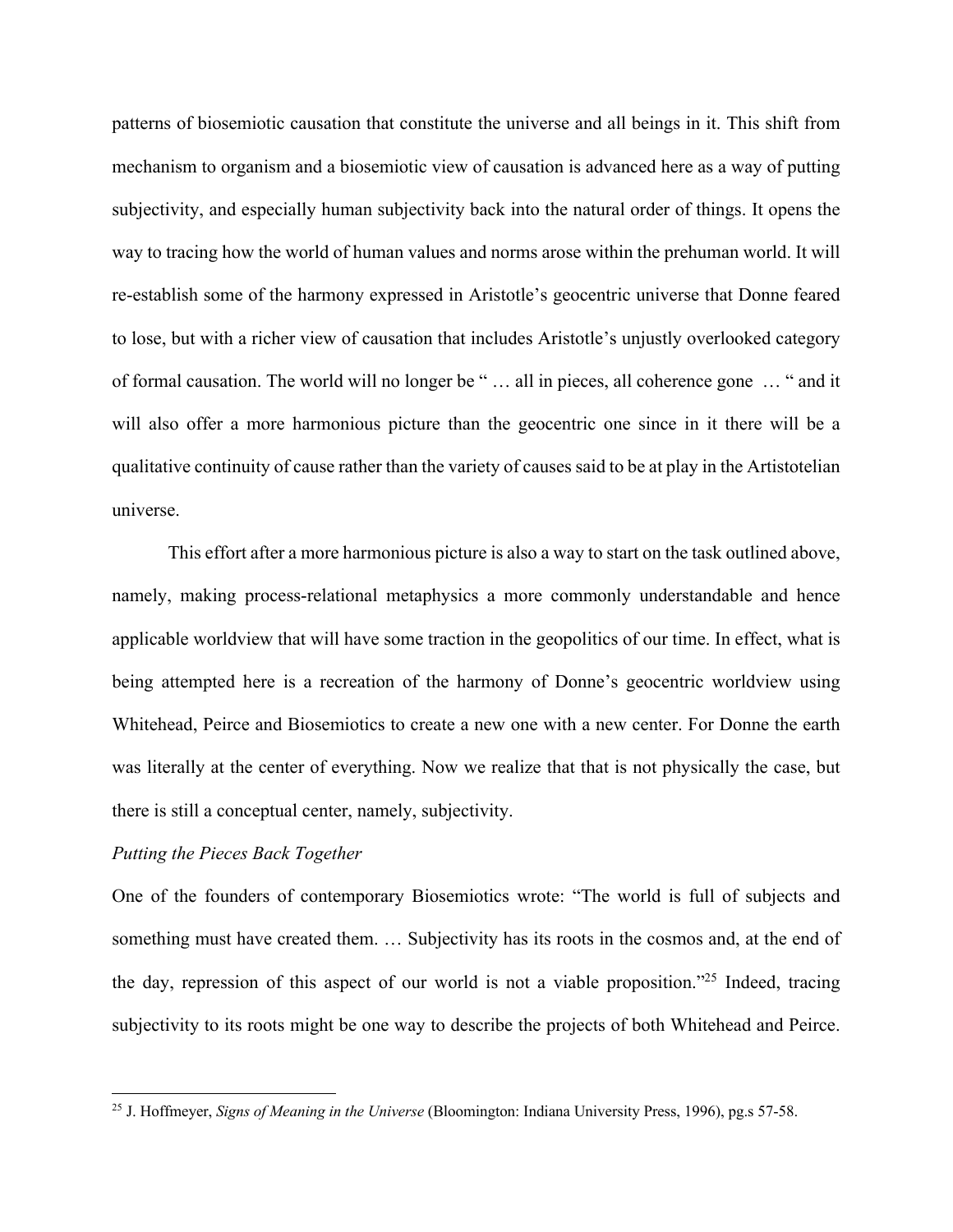Accepting fully the statement that " … something must have created them … " points to some form of panpsychism, that is, a view that subjectivity is, and always has been, present at all levels of existence. This is a variety of speculative metaphysics that avoids both a homunculus like regress and a lapse in supernaturalism, and provides Integral Ecology with an accessible worldview that can help stop and hopefully repair the damage being done to the living systems of the world.

The causes of the damage emerge from a dense web of political, economic and technological forces. But close to the center of the web and in some sense driving it, is alienated human consciousness and the actions stemming from it. As Ernst Schumacher put it over fifty years ago: "It is no longer possible to believe that any political or economic reform, or scientific advance, or technological progress could solve the life-and-death problems of industrial society. They lie too deep, in the heart and soul of every one of us. It is there that the main work of reform has to be done."<sup>26</sup> Alienated, urbanized, technologized ways of living lead directly to overconsumptive flows in systems that link human beings, animals and the living world. The results are all too clear: "Our data indicate that beyond global species extinctions Earth is experiencing a huge episode of population declines and extirpations ... 'biological annihilation'... All signs point to ever more powerful assaults on biodiversity in the next two decades, painting a dismal picture of the future of life, including human life."27

This global impact arises from networks of local actions too many of which are detached from the moral intelligence referred to at the start of this chapter. As a mundane example, consider the way in which pigs used to be, and, sadly, may still be intensively reared in Europe. The animals

 $\overline{a}$ 

<sup>&</sup>lt;sup>26</sup> F. Schumacher, *Good Work.* (London: Jonathan Cape, 1979), pg. 25.<br><sup>27</sup> G. Ceballos et al., Biological annihilation via the ongoing sixth mass extinction signaled by vertebrate population losses and declines, *Proceedings of the New York Academy of Sciences*, 2017, 114 (30); available at https://doi.org/10.1073/pnas.1704949114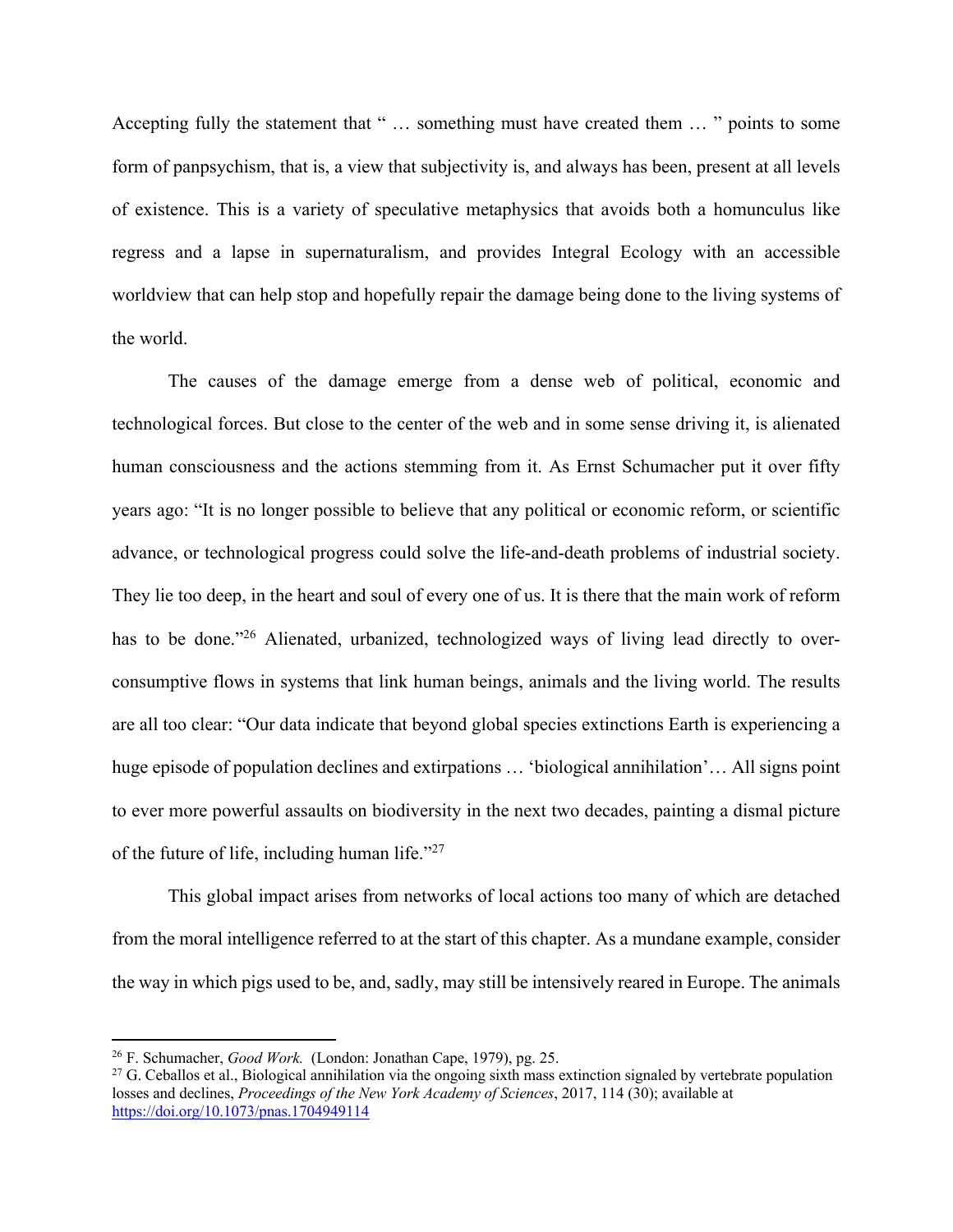were kept in steel pens with concrete floors, conditions that could hardly have been more alien from those of their evolutionary ancestors. When it was the cheapest feed, cassava was imported from the Far East to which hormones and antibiotics were routinely added. Waste from the pigs was then exported back to the Far East as cassava fertilizer. The end result was neatly packaged bacon on supermarket shelves. The suffering, environmental damage and health risks packaged with it were invisible to the people buying it. Most of them would probably never have seen a live pig or given much thought to where cheap bacon comes from. Various campaigns have improved things a bit, but their effects are small, given the gigantic force of global mass markets.

Metaphysics does not often figure in making bacon, but here the link is direct enough. If we lose awareness of the environment and the way our everyday lives relate to it, we are disconnected from the source of the moral intelligence which tells us that mistreating living beings is wrong. This sensitivity, which is practical rather than romantic, is still retained by peoples who live in a way that is more directly related to what the world around them can provide. They know what is valuable and hence what should not be destroyed.

Metaphysics, in the sense that has been advanced here, re-connects what David Hume disconnected, namely the investigation of what the world actually is and the values we come to adopt. The explicit values of the human world, those that can be critically examined and agreed on as norms within a community, are patent examples of what is meant by value. But there are implicit values too, that come from a sense of connection to a more-than-human world. The indigenous rainforest dweller referred to at the start of the chapter exhibited just this sense when he wondered why the men destroying the forest didn't know what they were doing was wrong. This sense is also shown in the great nature writers such as John Muir and Aldo Leopold. As Leopold puts it "A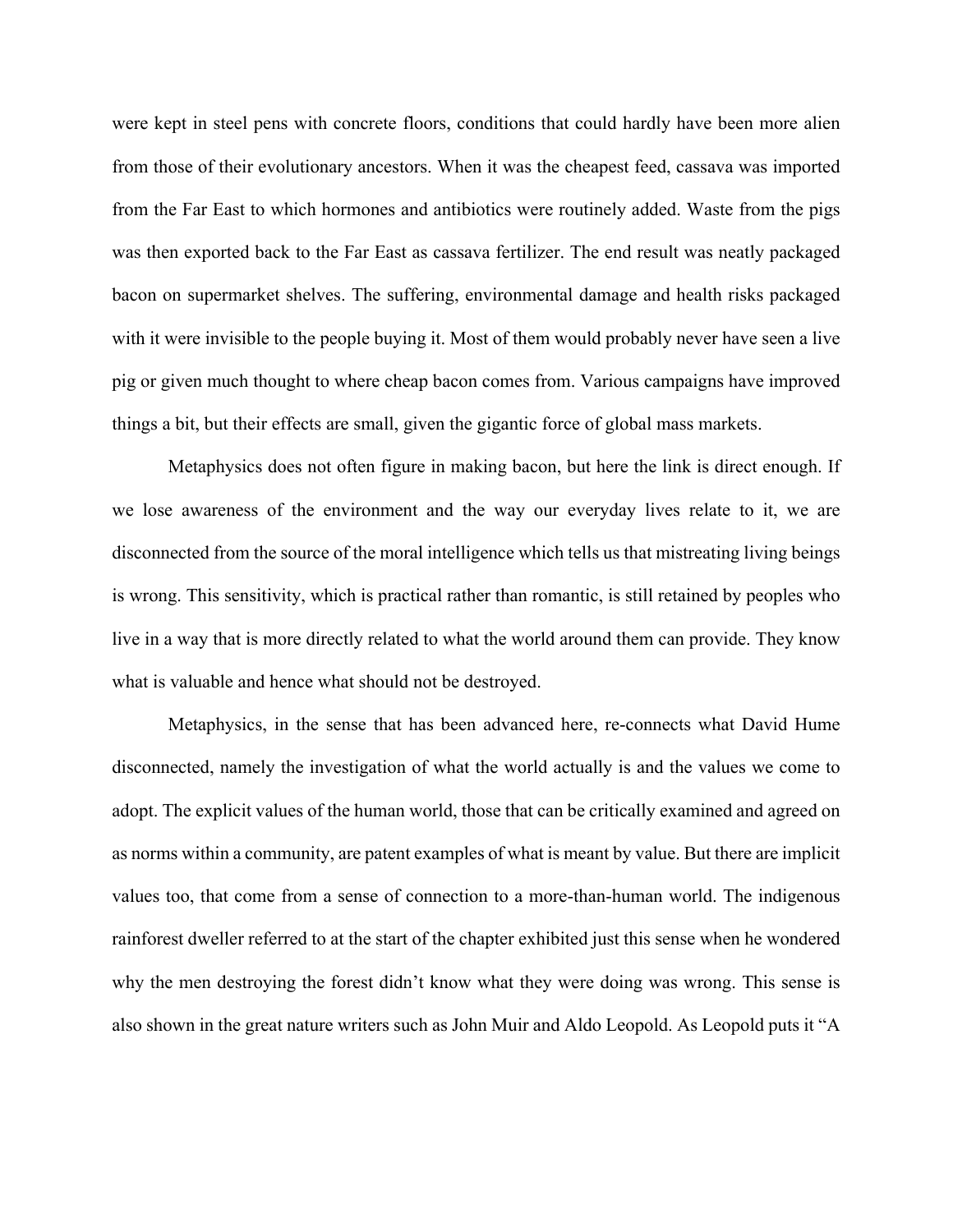thing is right when it tends to preserve the integrity, stability, and beauty of the biotic community. It is wrong when it tends otherwise."28

If we were to accept Hume's dictum, such value statements would have to be taken as just normative conventions with no other basis than human agreement. But we no longer need to do that in the light of the metaphysic proposed here since it holds that value is intrinsic to the causal continuity of the cosmos. It is a metaphysic that evades conventional boundaries, including those that have previously been taken to separate the mental from the physical and the factual from the normative. Semiotic causation, which is formal causation in the Aristotelian sense, thus helps to restore that part of the worldview that Donne feared was under attack. With this metaphysic, perhaps we are in a better position to recover something of the unity of the Aristotelian worldview, and to use it to address the urgent geopolitical issue of our time, which is the severe degradation of the prehuman parts of the living world..

But how is it to be done? Bringing together Whitehead, Peirce, and biosemiotics is a worthwhile intellectual project, but it will remain little more than that unless it is used outside the academic world to help reveal and address the environmental dangers that face us. One way to do this would be to connect with the work of environmental activists like David Abram, Arne Naess and Johanna Macy.<sup>29</sup> They, along with many others, presently fulfil the role Shelley gave to poets, namely, to be the 'unacknowledged legislators of the world.' Indeed, it seems that the real causes of environmental degradation are more fully understood, and certainly more powerfully depicted,

 $\overline{\phantom{a}}$ 

<sup>29</sup> D. Abram, *The Spell Of The Sensuous: Perception And Language In A More-Than-Human World* (New York: Vintage Books, 1997); J. Macy, *Mutual Causality in Buddhism and General Systems Theory* (Albany: SUNY, 1991); J. Macy, *The Greening of the Self* in A. H. Badiner (Ed) *Dharma Gaia: A harvest of essays in Buddhism and Ecology.* Berkeley, Ca:Parallax Press, 1990, pg.s 53 - 63, this is also available as an eBook: https://www.goodreads.com/book/show/19237630-greening-of-the-self) ; A. Naess in W. Fox, *Toward a Transpersonal Ecology: Developing New Foundations for Environmentalism* (Boston and London: Shambhala Publications, 1995, originally published by State University of New York Press, Albany, in 1990.

<sup>28</sup> A. Leopold, "The Land Ethic," in *A Sand County Almanac* (New York: Oxford UP, 1949), pg.s 224-225.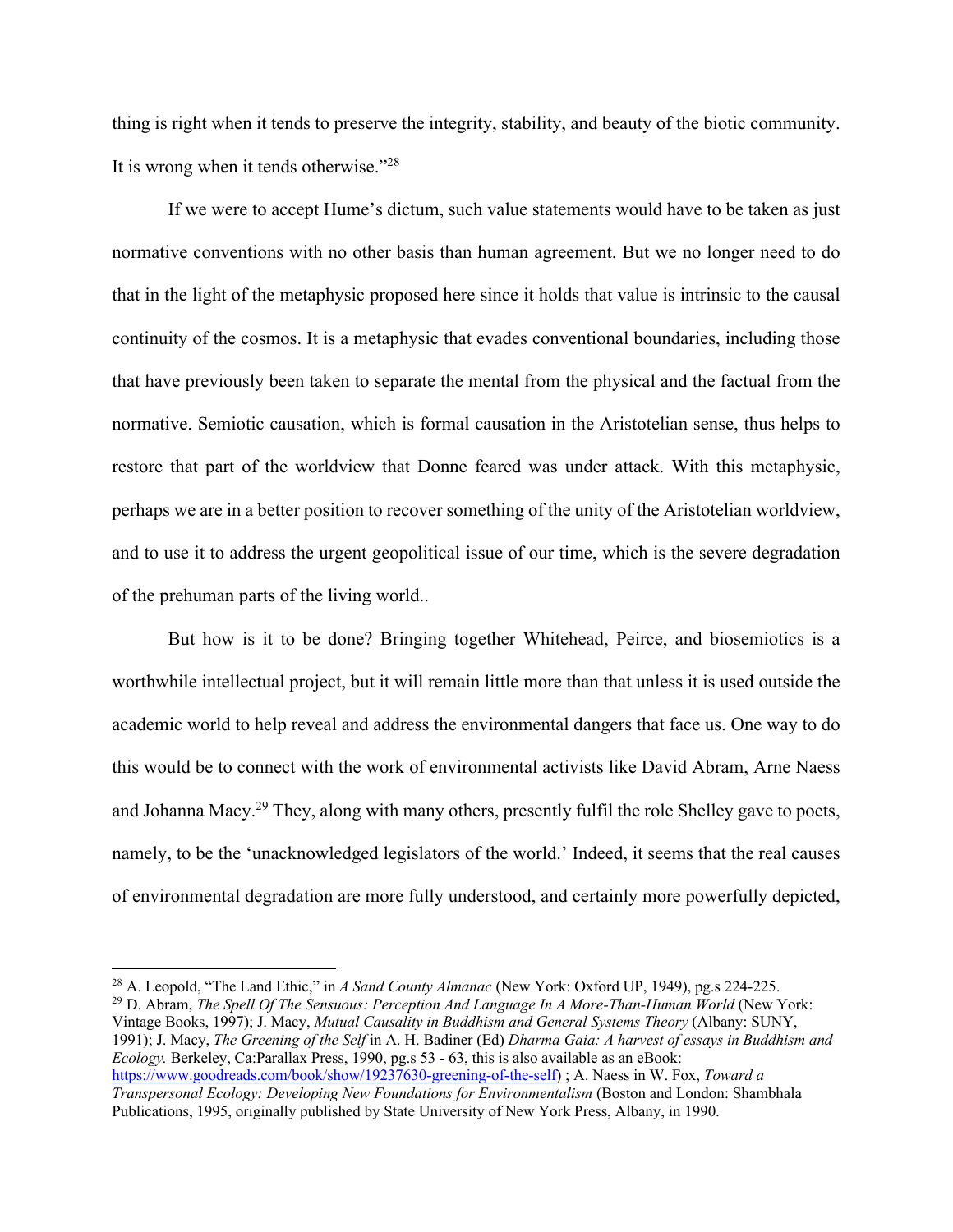by poets than by politicians. The environmental activist and poet Gary Snyder writes: "The 'free world' has become economically dependent on a fantastic system of stimulation of greed which cannot be fulfilled … The soil, the forests and all animal life are being consumed …"30 This stimulation is pervasive. Increasing proportions of people now grow up and live in urbanized surroundings which are saturated with media technology whose only purpose is to promote consumption by creating artificial needs.

Globalization, which is Westernization by and large, means pervasive signification. This was clear over thirty years ago, when it was observed that "In technocratic societies there is overwhelming propaganda and advertising which encourages false needs and destructive desires … designed to foster increased production and consumption …"31 This is what creates the fake norms and distorted values of alienated consciousness. More than at any other time in human history, developing a sense of self is now bound up with powerful depictions of what to be, what to own and what to aim for. If a metaphysic of process and relation, of the sort that's been outlined above, is to be of significance, it should be used to give a richer image of what selfhood actually consists in. A biosemiotic understanding of human selfhood will help recover norms with real ecological value. Such an understanding is that the essence of selfhood is a *semiotic process*, not the possession of something akin to the Cartesian soul.<sup>32</sup>

It has been suggested that the Western experience of people feeling that they are something exceptional, exisiting apart from the living world and hence entitled to use it for human ends,

<sup>&</sup>lt;sup>30</sup> G. Snyder, *Earth House Hold*. (New York: New Directions Publishing, 1969). This quotation comes from the section 'Buddhism and the coming revolution'. It is also available online: http://www.bopsecrets.org/CF/garysnyder.htm

<sup>31</sup> B. Devall and G. Sessions, *Deep Ecology: Living as if Nature Mattered* (Salt Lake City, UT: Peregrine Smith, 1985), pg.68.

<sup>32</sup> J. Pickering, Selfhood is a Semiotic Process, *Journal of Consciousness Studies*, 6/4 (1999): 31-47; also in J. Pickering, *The Authority of Experience* (London: Curzon Press, 1097), pg.s 149-169.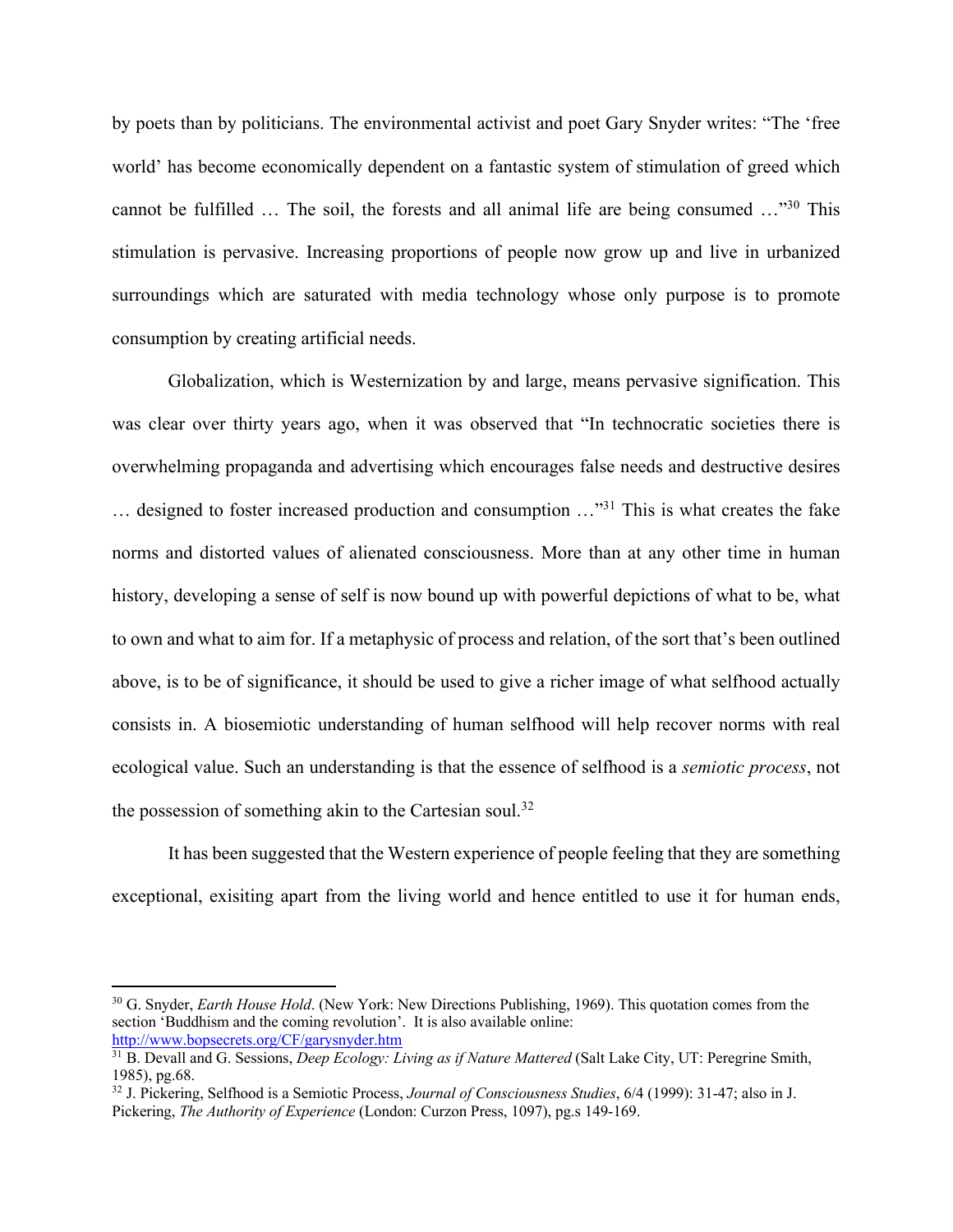originated in Judeo-Christian teachings about the nature of the soul.<sup>33</sup> Changing this experience is seen by many environmentalists as a vital part of any response to the ecological crisis. Arne Naess, a philosopher who's position on what has come to be called the Deep Ecology movement, is sometimes identified with Eastern systems of thought, especially Buddhism. There we find a different view of selfhood. Naess puts it this way when discussing how to take more care not to harm the environment: "Care flows naturally if the 'self' is widened and deepened so that protection of free Nature is felt and conceived as protection of ourselves. Just as we need no morals to make us breathe … (so) … if your 'self' in the wide sense embraces another being, you need no moral exhortation to show care."34

Perhaps this broadening of the boundaries of the self is part of the reform of which Schumacher speaks. With care, it may be possible to approach Eastern traditions in this spirit, as helping human beings to experience their place in the world as part of a more inclusive and participatory cosmology.<sup>35</sup> These moves are towards a more modest image of the place of human experience in a as Abram implied when he gave his book *The Spell of the Sensuous* the subtitle, *Perception and Language in a More-Than-Human-World*. Some non-Western religions are occasionally cited as being environmentally sensitive in something like this sense. Hinduism, Jainism and some native American traditions are examples here. They are said to allow human beings to experience themselves as a part of, rather than apart from the living world, especially by recognizing the sentience of other living things.<sup>36</sup> This implies that the boundary between self and world may be set more widely and felt to be more permeable. This connection is well brought out

<sup>33</sup> L. White, The Historical Roots of Our Ecological Crisis, *Science*, 155 (1967): 1203-1207.

<sup>34</sup> A. Naess in M. Fox, *Toward a Transpersonal Ecology*, pg. 217.

<sup>&</sup>lt;sup>35</sup> See for example, I. Harris, "Buddhist Environmental Ethics and Detraditionalization: The Case of EcoBuddhism,"<br>Religion 25/3 (1995): 199-211; S. James, Zen Buddhism and Environmental Ethics (Aldershot: Ashgate, 2004). <sup>36</sup> R. Gottlieb (Ed.), This Sacred Earth: Religion, Nature, Environment, 2<sup>nd</sup>. Edition (New York: Routledge, 2004)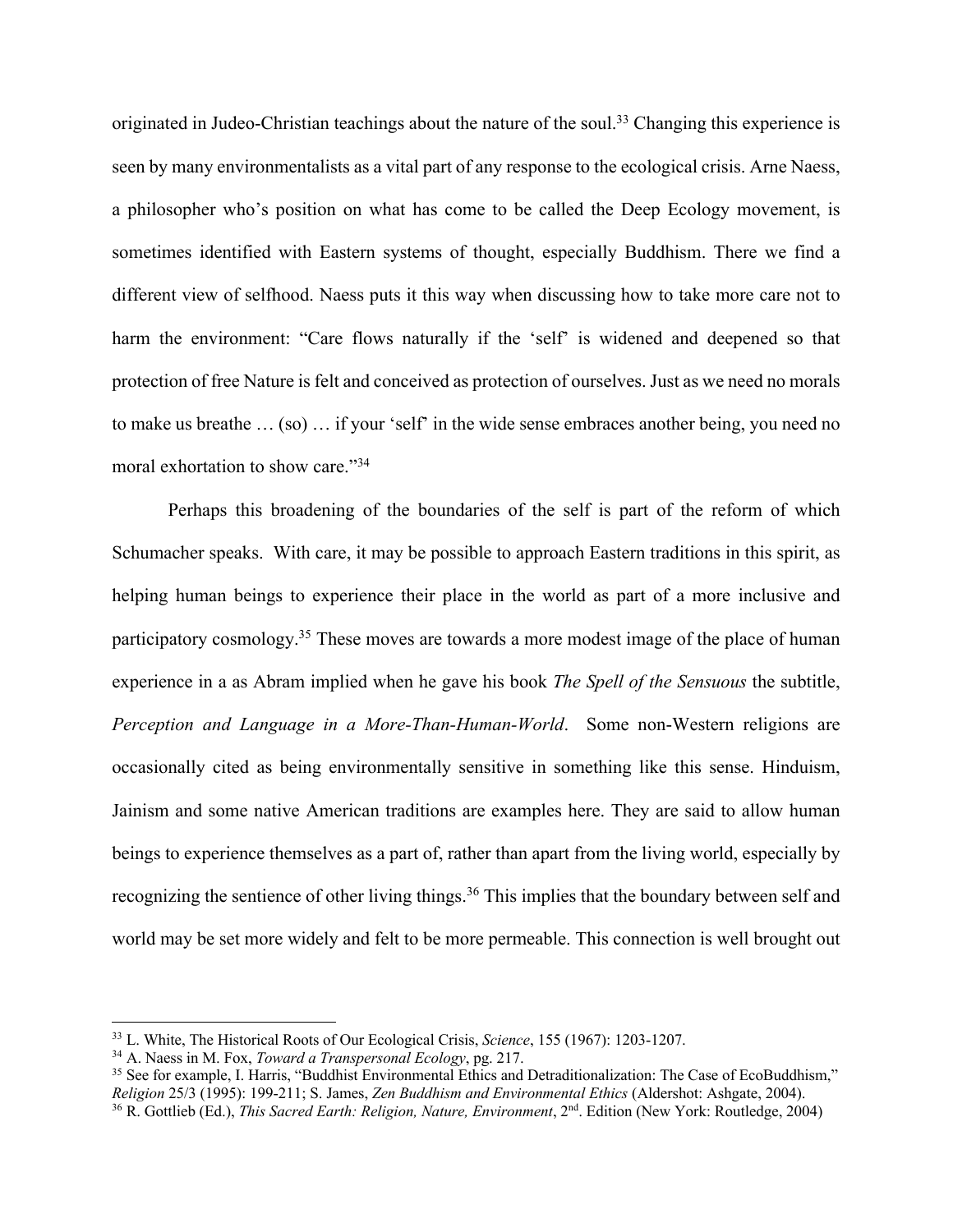by Johanna Macy who takes from Buddhism the view that: "To be interdependent and reciprocally affecting is to be a process. In this fluid state of affairs, the self is no exception."37 From this view she concludes that: "If the self is a pattern ... or transformations of energy and information arising in interaction with the surrounding world, its nature is profoundly participatory in that of other beings. .... then this involves an extension of constructs of self-interest, in which the needs of other beings begin to emerge as covalent with one's own."38 In a somewhat similar sense, Polly Yong-Eisendrath, a psychoanalyst strongly influenced by Buddhism, notes that this extension to our sense of self can be profoundly therapeutic: "If we conceive of the self as wholly interdependent and impermanent, as a function rather than as a thing, then we appreciate more deeply our true freedom in this world."39 Interdependence and impermanence are intrinsic to a semiotic understanding of selfhood. 40

This revision of our sense of self touches directly on environmental issues. There is presently deep concern at the loss of diversity of habitats and species. Since human action is often a major cause of the loss itself, people may also feel that it is a human responsibility to do something about it. But such feelings depend on the degree to which people feel threatened and on how strongly they feel they belong to the natural order and have a duty of care towards it. Now, following Naess and Macy, it's clear that experiencing selfhood as a thing apart from rather than a part of the natural world leaves people more open to feelings of alienation and meaninglessness. It diminishes the sense of experiential continuity, on which empathetic connection with the world

 $\overline{a}$ 

<sup>37</sup> J. Macy, *Mutual Causality in Buddhism and General Systems Theory* (Albany: SUNY Press, 1991), pg. 107. <sup>38</sup> Ibid., pg. 194.

<sup>&</sup>lt;sup>39</sup> P. Young-Eisendrath (2008) The Transformation of Human Suffering: A Perspective From Psychotherapy and Buddhism, *Psychoanalytic Inquiry*, 28:5, 541-549.

<sup>40</sup> J. Pickering, op. cit. in footnote 33.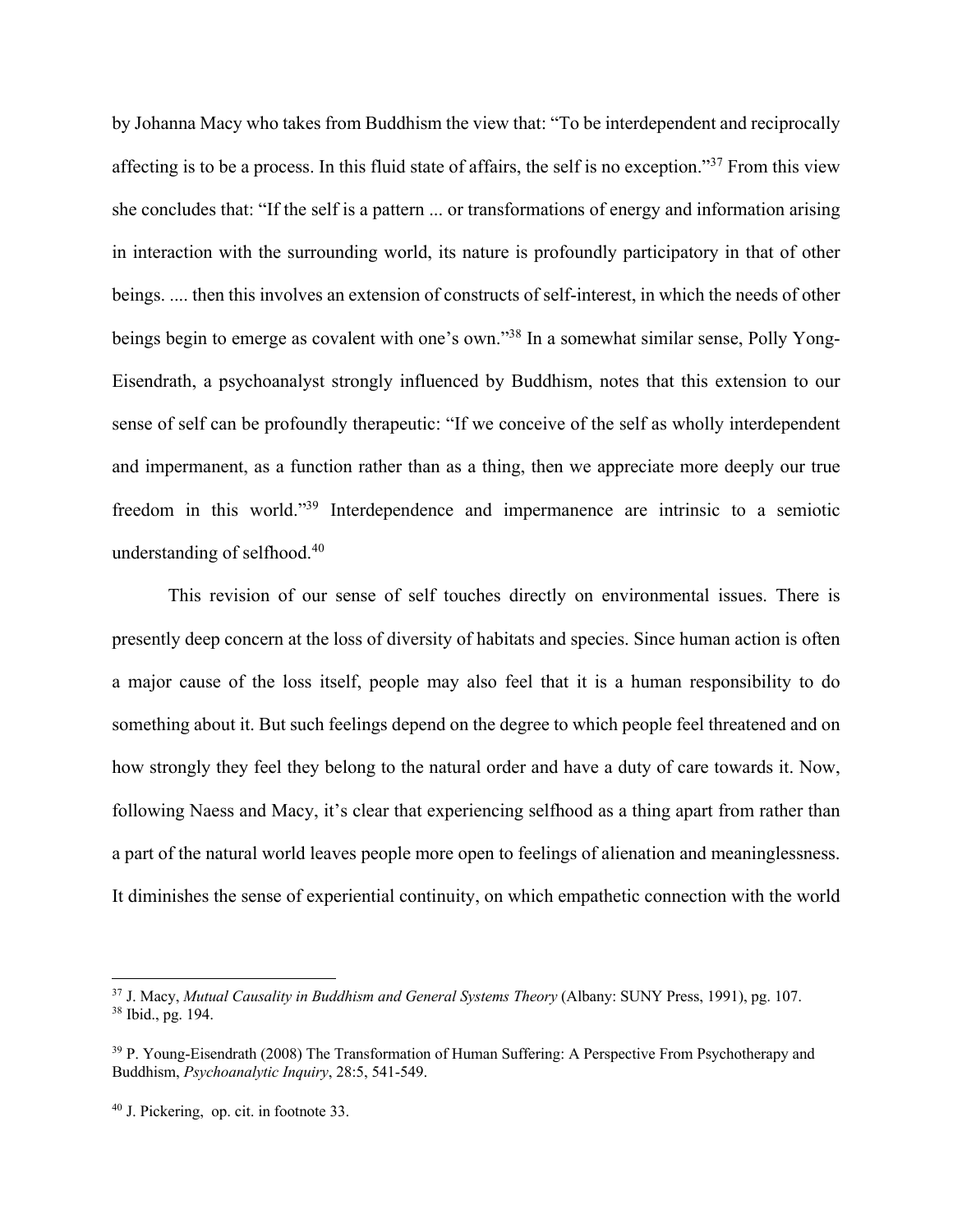depends. This isthe internalized culmination of the "disenchantment of the world" that Max Weber saw as an experiential consequence of the shift from medieval to modern world views. Not only is the world divested of intrinsic meaning, but the self which encounters that world is also diminished.

However, shifts in the opposite direction, towards re-enchantment as it were, have been clear for decades now. <sup>41</sup> These shifts reflect the effort to repair a fundamental dislocation of our sense of belonging to the natural order and of kinship with other living beings, especially animals.<sup>42</sup> Paradoxically, although globalization has meant the spread of manipulative media technology, it has also raised awareness of the interconnectedness of human cultures and of the natural systems on which they depend. As Michel Serres puts it in setting out what he calls a "Natural Contract" between human beings and the world, this has "... to do with the recent passage from local to global and with our renewed relationship to the world, which was long ago our master and of late our slave, always and in all cases our host, and now our symbiont."<sup>43</sup>

We are indeed symbionts, as are all living things. A metaphysics of process and relation, such as the one that has been sketched here, links all orders of existence into a living web of mutual, semiotic causation which includes the human phenomenon. Whitehead and Peirce have created the foundations for it, and biosemiotics builds on them a conceptual structure that gives a fresh perspective on how the world of human values arises from the prehuman world. The task now is to use these ideas, in combination with the many thinkers and activists who are doing

 $\overline{\phantom{a}}$ 

<sup>41</sup> See for example, D.R. Griffin (ed.), *The Reenchantment of Science: Postmodern Proposals* (Albany: SUNY, 1988), introduction; D.R. Griffin, *Unsnarling the World Knot* (Berkeley: University of California Press, 1998).

<sup>42</sup> F. Matthews, *The Ecological Self* (London: Routledge, 1991); F. Matthews, *Without Animals Life is not Worth Living* (Adelaide:Ginninderra Press, 2016).

<sup>43</sup> M. Serres, *The Natural Contract*, Elizabeth MacArthur & William Paulson (trans.) (Ann Arbor: The University of Michigan Press, 1995), pg. 38.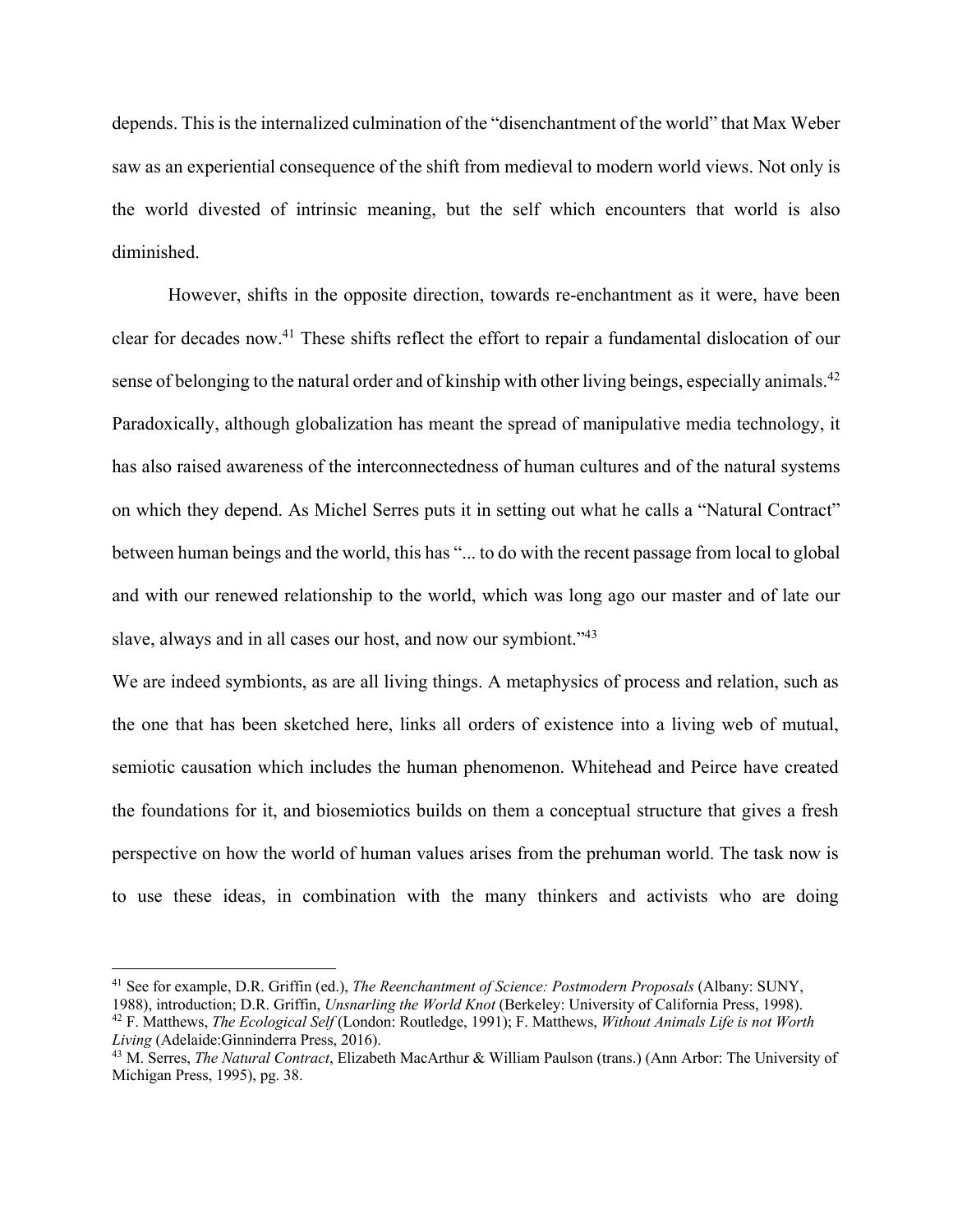Schumacher's "main work". That work is to recover the moral intelligence that arises from being aware of our interdependence with the living world and, hence, of the damage being done to it. The more that work succeeds, the more we'll be able to repair the damage to re-establish the *coherence and just supply* that Donne feared to loose.

## Works Cited.

- Abram, D. *The Spell Of The Sensuous: Perception And Language In A More-Than-Human World*. New York: Vintage Books, 1997.
- Badiner, A. H. (Ed) *Dharma Gaia: A Harvest of Essays in Buddhism and Ecology.* Berkeley, Ca:Parallax Press, 1990.
- Barfield, O. *History in English Words*. London: Faber & Faber, 1926.
- Bohm, D. *Unfolding Meaning*. London: Routledge, 1985.
- Bohm, D. and Hiley, B. *The Undivided Universe*. London: Routledge, 1993.
- Buchler, J. (Ed) *The Philosophy of Peirce: Selected Writings.* London: Routledge and Kegan, 1940.
- Ceballos, G. et al. Biological annihilation via the ongoing sixth mass extinction signaled by vertebrate population losses and declines. *Proceedings of the US National Academy of Sciences,* 2017 114 (30): https://doi.org/10.1073/pnas.1704949114
- Chalmers, D. Panpsychism and Panprotopsychism. *The Amherst Lecture in Philosophy* 8 (2013): 1-35: http://www.amherstlecture.org/chalmers2013/.
- Deely, J. *Four Ages of Understanding. The First Postmodern Survey of Philosophy From Ancient Times to the Turn of the Twenty-First Century*. Toronto: University of Toronto Press, 2001.
- Devall, B. and Sessions, G. *Deep Ecology: Living as if Nature Mattered*. Salt Lake City, UT: Peregrine Smith, 1985.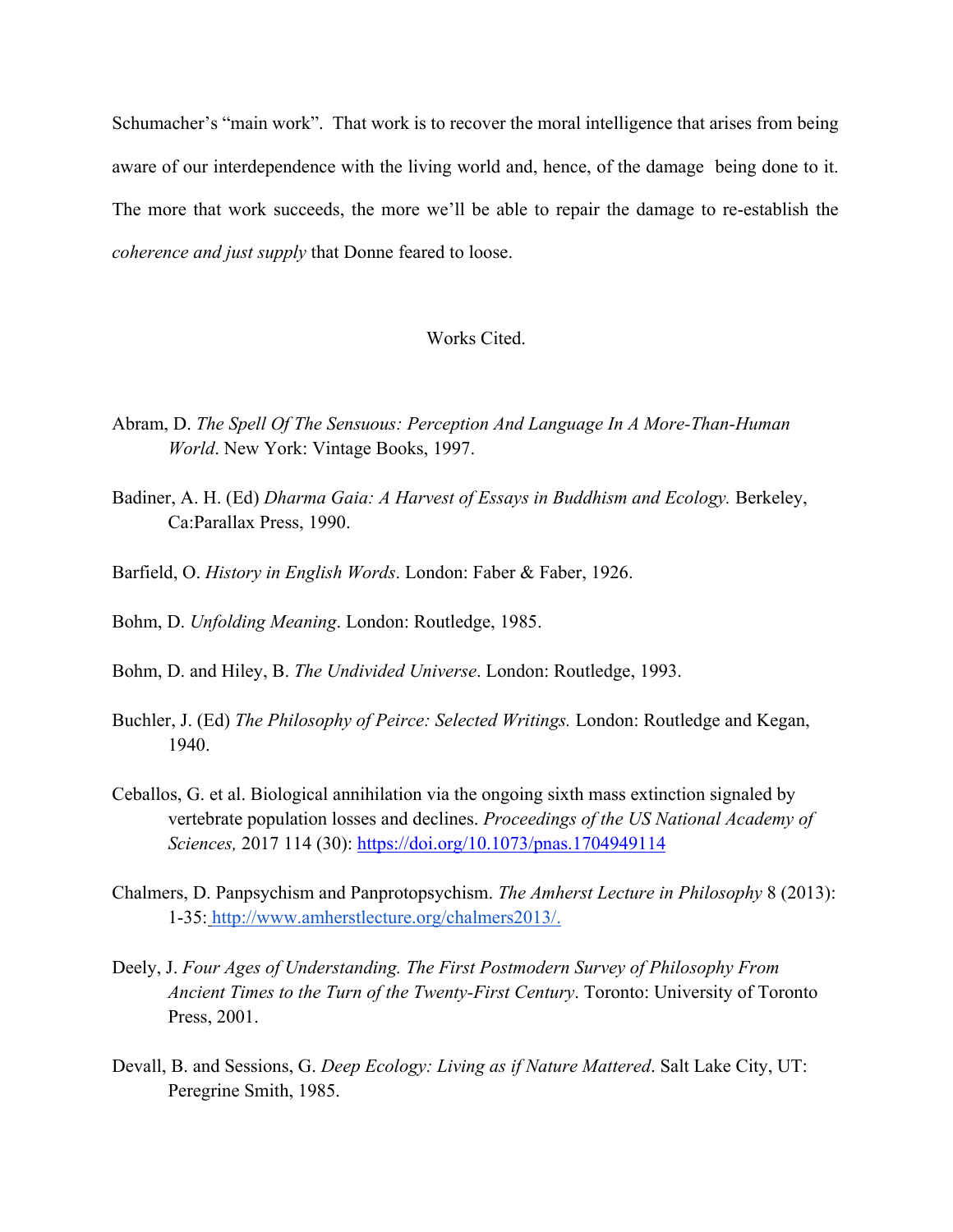Goff, P. *Galileo's Error: Foundations for a New Science of Consciousness.* New York: Pantheon Books, 2019.

- Gottlieb, R. (Ed) *This Sacred Earth: Religion, Nature, Environment*, 2nd Edition. Routledge, 2004.
- Griffin, D. R. (Ed) *The Reenchantment of Science: Postmodern Proposals*. Albany: SUNY, 1988.
- Griffin, D. R. *Unsnarling the World Knot.* Berkeley*:*University of California Press, 1998.
- Haeckel, E. *The Riddle of the Universe at the Close of the Nineteenth Century*. Translated by J. McCabe. New York:Harper Books, 1905.
- Harris, I. Buddhist Environmental Ethics and Detraditionalization: The Case of EcoBuddhism. *Religion* 25/3 (1995):199-211.
- Heidegger, M. *The Question Concerning Technology and Other Essays*. Translated by William Lovitt. New York: Harper and Row, 1977.
- Hoffmeyer, J. *Signs of Meaning in the Universe.* Bloomington: Indiana University Press, 1996.
- Hoffmeyer, J. *Biosemiotics: An Examination Into the Signs of Life and the Life of Signs*. University of Scranton Press, 2008.
- James, S. *Zen Buddhism and Environmental Ethics.* Aldershot: Ashgate, 2004.
- James, W. *The Principles of Psychology*. New York: Henry Holt and Company, 1890. Republished as James, W. T*he Principles of Psychology, Volumes I and II*. Cambridge, MA: Harvard University Press, 1983 (with introduction by George A. Miller).
- Kull, K. An introduction to phytosemiotics: Semiotic botany and vegetative sign systems. *Sign Systems Studies*, 28 (2000): 326-350.
- Leopold, A. The Land Ethic. In *A Sand County Almanac*. New York: Oxford UP, 1949.
- Macy, J. *Mutual Causality in Buddhism and General Systems Theory*. Albany: State University of New York Press, 1991.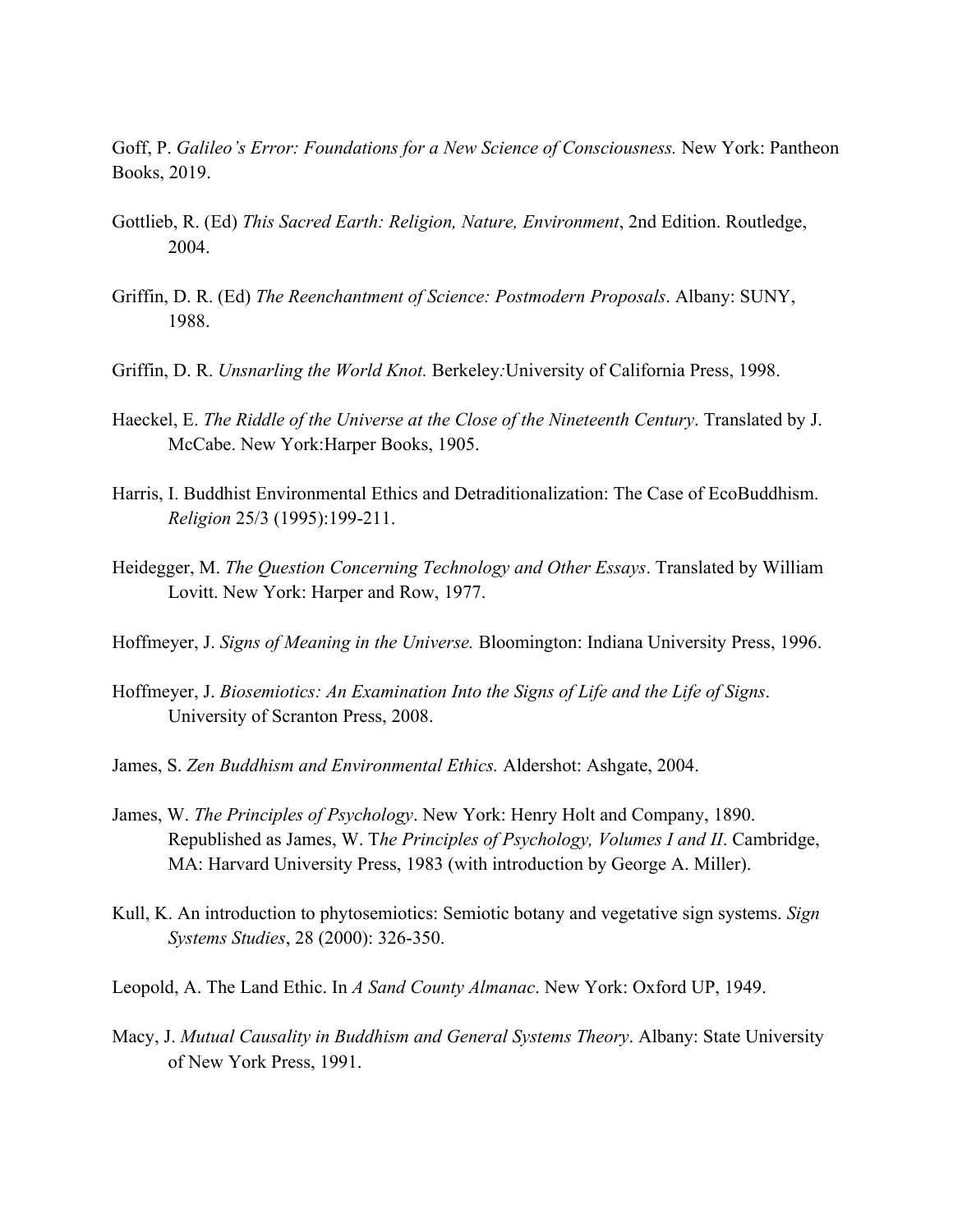- Macy, J. *The Greening of the Self*. Parallax Press, 2014.
- Matthews, F. *The Ecological Self.* Routledge, London, 1991.
- Matthews, F. *Without Animals Life is not Worth Living.* Ginninderra Press, 2016.
- Merleau-Ponty, M. *The Phenomenology of Perception*. Routledge & Kegan Paul, 1962.
- Merleau-Ponty, M. *Nature: Course Notes from the Collège de France*. Translated by Vallier, R. Northwestern University Press, 2000.
- Naess, A. In Fox, W. *Toward a Transpersonal Ecology: Developing New Foundations for Environmentalism*. Boston and London: Shambhala Publications. Reprinted 1995. Originally published in 1990 by State University of New York Press, Albany.
- Nagel, T. *Mind and Cosmos: Why the Materialist Neo-Darwinian Conception of Nature is Almost Certainly False*. Oxford: Oxford University Press, 2012.
- Nicholson, D. & Dupre J. (Eds) *Everything Flows: Towards a Processual Philosophy of Biology*. Oxford: Oxford University Press, 2018.
- Pickering, J. Selfhood is a semiotic process. *Journal of Consciousness Studies*, 6/4 (1999): 31- 47.
- Pickering, J. (Ed) *The Authority of Experience*. London: Curzon Press, 1997.
- Rothschild, F. Laws of symbolic mediation in the dynamics of self and personality. *Annals of New York Academy of Sciences.* 96 (1962): 774–784.
- Rovelli, C. *Reality Is Not What It Seems: The Journey to Quantum Gravity*. Translated by Simon Carnell and Erica Segre. Penguin Books, 2017.
- Rowlands, M. *The New Science of the Mind: From Extended Mind to Embodied Phenomenology*. MIT Press, 2010.
- Schumacher, E. F. *Good Work.* London: Jonathan Cape, 1979.
- Sebeok, T. and J. Umiker-Sebeok. Editors. *Biosemiotics: The Semiotic Web*. Berlin: Mouton de Gruyter, 1992.